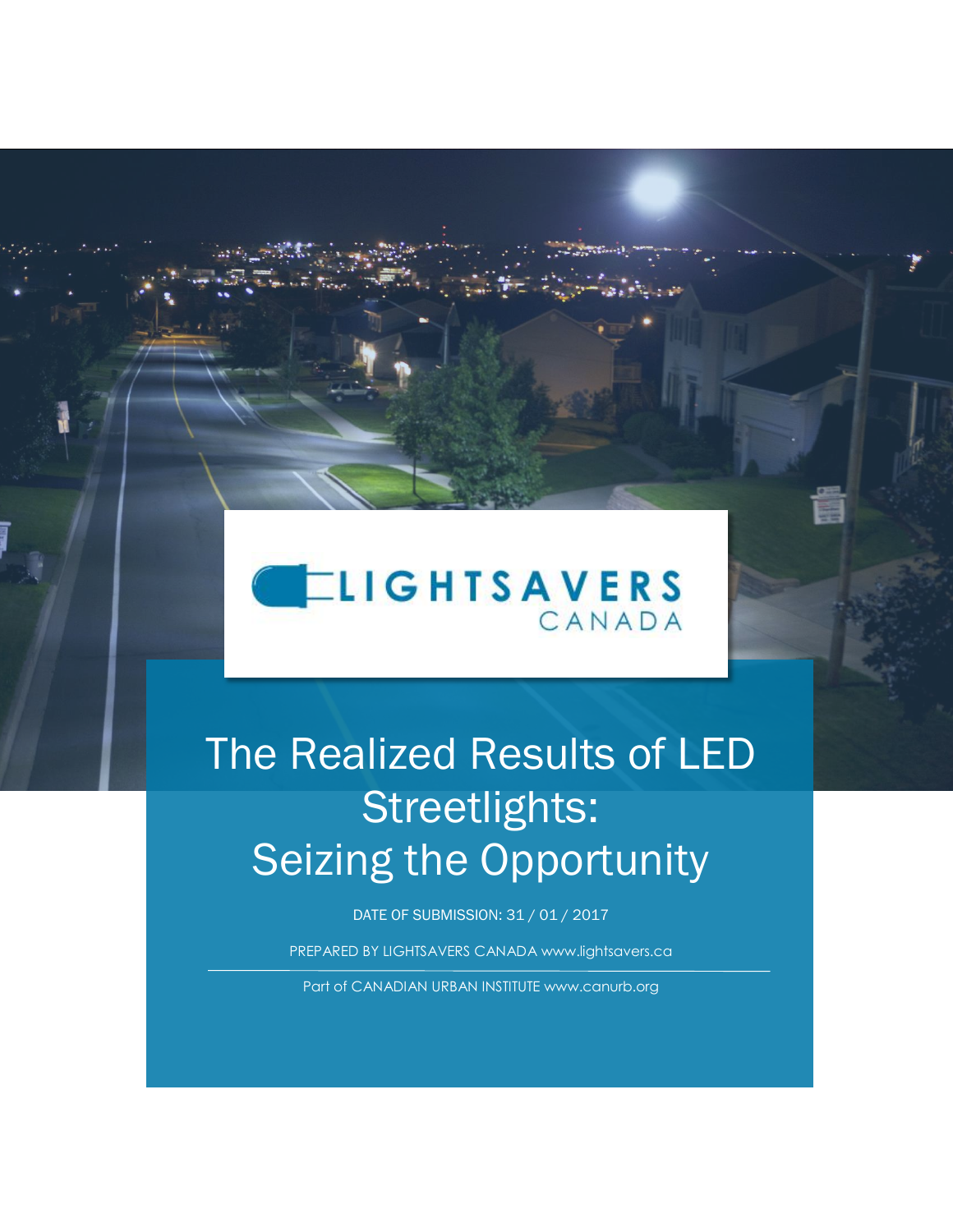

### **ACKNOWLEDGEMENTS**

*LightSavers Canada would like to acknowledge the volunteer members of the LightSavers Technical Advisory Committee for their review and technical contributions to this Primer, specifically: Andy Molnar, Sensus; Bill Smelser, Laurilliam; Bryan Purcell, The Atmospheric Fund; Cristian Suvagau, BC Hydro; Emma Halilovic, Toronto Hydro; Hugh Bray, Colliers Project Leaders; Jeff Barten, Association of Municipalities of Ontario; Ken Cartmill, LED Roadway Lighting; Mike Field, City of Hamilton; Nishit Shah, Philips Lighting; Patrick Martineau, Hydro Québec; Ralph Nielsen, Colliers Project Leaders; Varouj Artokun, Current powered by GE; and Vicky Gagnon, Independent Electricity System Operator.*

*This project was made possible through the financial support of the Independent Electricity System Operator (IESO); Philips Lighting; Current powered by GE; Colliers Project Managers; Sensus and Cree Canada.*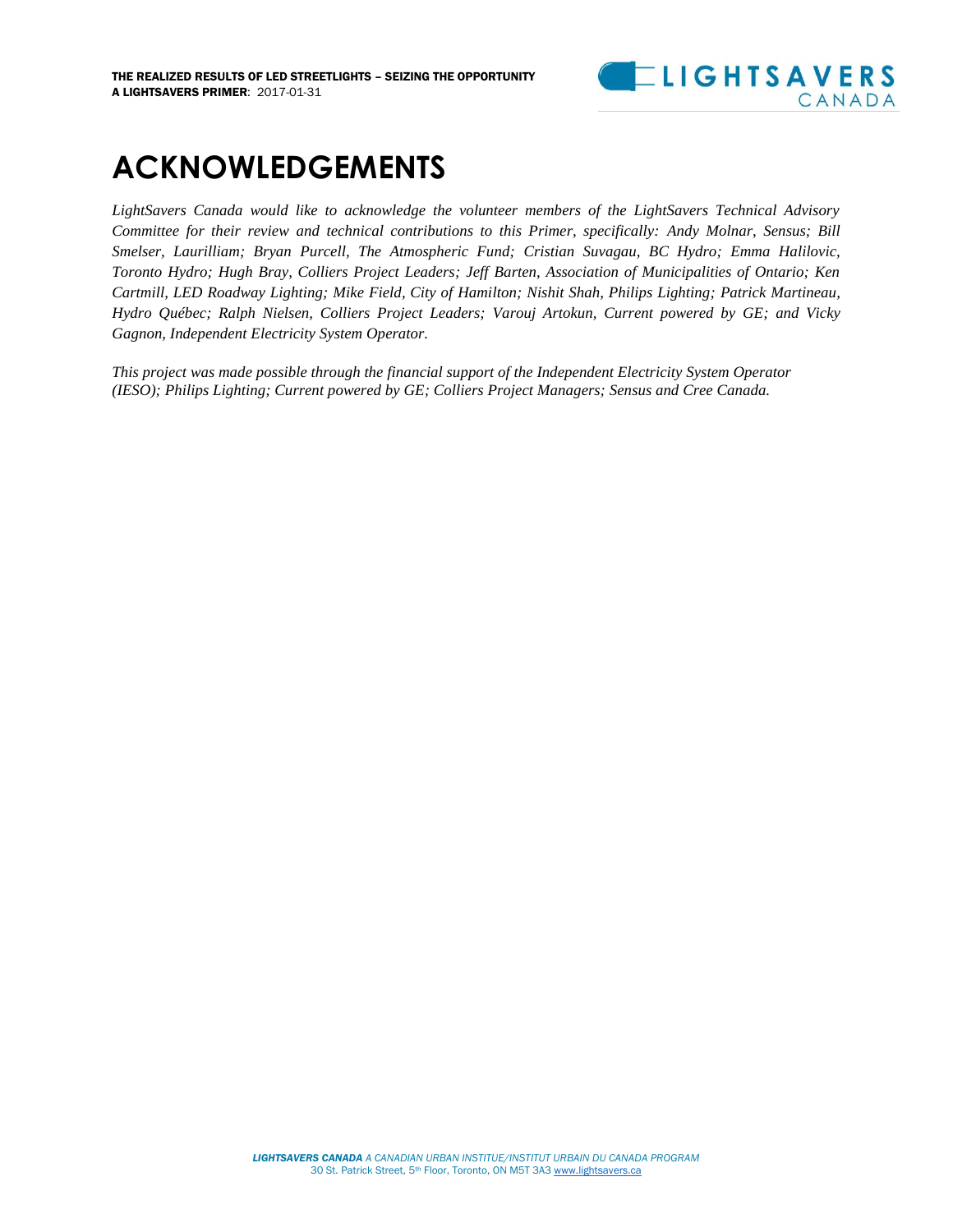

### **EXECUTIVE SUMMARY**

Streetlighting can be one of the largest electricity users, and therefore costs, of a municipality. It also contributes to approximately 5-6% of total global  $CO<sub>2</sub>$  emissions. Over the past decade, LED technology has emerged as the primary choice for streetlight luminaires, promoted by: expected 40-50% energy savings; reduced maintenance and operation costs; improved safety and security; and reduced light pollution and light trespass.

This document provides information on how light-emitting diode (LED) streetlighting has evolved, specifically in Canada, lessons learned from early adopters and the realized results; it is intended to help accelerate adoption of LEDs with those who have not yet converted.

Early North American adopters that have become leaders in LED installations include: City of Edmonton; City of Hamilton; Manitoba Hydro; City of Mississauga; New Brunswick Power; Province of Nova Scotia; City of Los Angeles; and City of Seattle. Based on results from these initial installations and others, LED technology has improved in the areas of light output and distribution, thermal management, surge protection, correlated colour temperature (CCT), interoperability and glare mitigation. Coupled with advancements in energy efficiency, lower product pricing and suitability to adaptive and intelligent controls, converting incumbent streetlights to LED technology presents the greatest potential benefits for communities than ever before.

This report also evaluates realized results of specific LED streetlight projects regarding energy savings, maintenance savings, carbon emissions reductions and quality of service. For all projects investigated, results have either met or exceeded the design expectations in all categories. True energy savings range from 30-65%, depending on luminaire and roadway type. In some cases, it is too early to determine actual maintenance savings, however, after only four years, New Brunswick Power is achieving a 65% reduction in annual maintenance, ahead of initial targets. Reductions in carbon emissions were also case specific and dependent on how energy is generated. The City of Edmonton's conversion of 30,000 streetlights to LED is reporting annual carbon savings of 5,500 tonnes. Quality of service is more difficult to monitor as it relates to the subjective opinion of users. In four cities where residents were surveyed on their perception of LED technology, over 50% of responses in each case were positive.

Based on the realized results evaluated and public response, this report discusses six key lessons learned. Firstly, a streetlighting inventory that is up-to-date and stored in a common digital database will significantly improve the efficiency and costs of an LED conversion project. Secondly, when planning a streetlight conversion, lighting asset managers should take advantage of the opportunity for a lighting redesign and ensure there are no areas overlit. Thirdly, brighter and whiter light does not necessarily increase visibility, meaning LEDs with lower correlated colour temperature may be considered. Fourthly, it is important to engage the public early on to address any concerns they may have before full-scale implementation. Fifthly, potential increase in electricity rates should be considered in the business case. Lastly, integrating adaptive controls with LED streetlights will provide additional energy and maintenance benefits and future-proof systems for emerging smart city applications.

Finally, LightSavers reviews research on the potential and environmental effects of light at night, specifically that with a higher (or bluer) CCT. There is general agreement across the literature reviewed that, with proper design, high intensity discharge streetlights should be replaced with LED technology to achieve the environmental, social and cost saving benefits. Existing research does not provide substantial evidence to confirm exposure to LED streetlights causes any significant health impacts and, furthermore, humans are likely exposed to more blue light within their homes than on the street.

Early adopters have provided evidence-based reasoning for LED streetlight installations by establishing that lighting standards can be met while intended benefits are achieved and additional opportunities are presented for newer technologies like networked intelligent controls.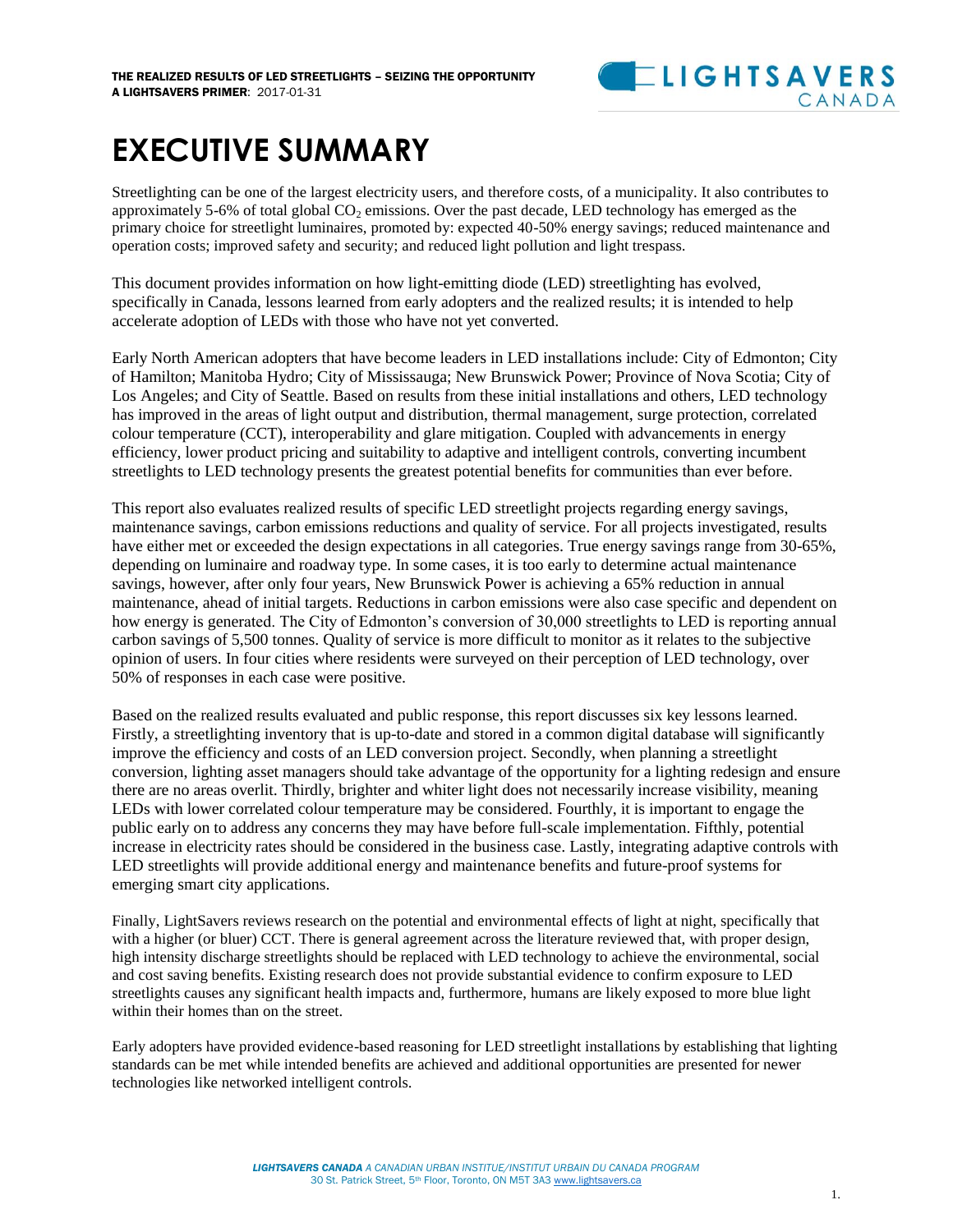

### **CONTENTS**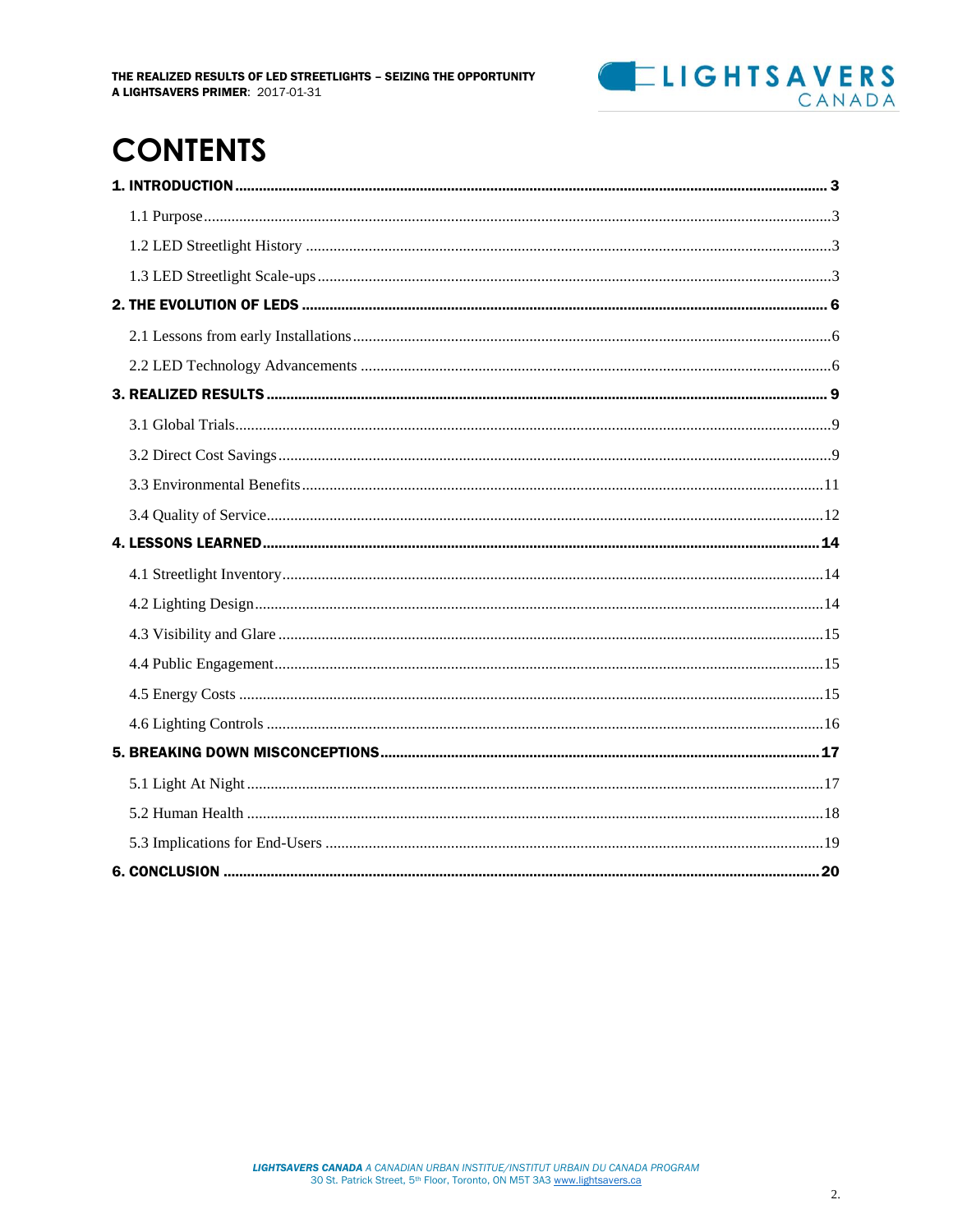### **ELIGHTSAVERS** CANADA

## <span id="page-4-0"></span>**1. INTRODUCTION**

#### <span id="page-4-1"></span>**1.1 PURPOSE**

This document is intended for lighting asset managers, manufacturers and end-users to provide information on how light-emitting diode (LED) streetlighting has evolved, specifically in Canada, lessons learned from early adopters and the realized results. The information presented is intended to help accelerate the adoption of energy efficient streetlighting by those who have not yet converted their incumbent luminaires.

Typically, streetlighting is one the largest energy consumers, and therefore greatest costs, of a municipality. Globally, electricity used for lighting is estimated to produce 5-6% of the total  $CO_2$  emissions<sup>1</sup>. As a technology that not only reduces energy use and associated carbon emissions, but also saves money and provides additional community benefits, LED luminaires are now the industry standard for new streetlights installations. With the expected, and now, observed impacts of climate change on the environment and humans, the need for communities to invest in low-to-zero carbon strategies has never been greater. However, adoption has been slower than expected both in Canada and globally. This resource presents the evolution of LED streetlights and realized results of existing implementations to support a full switch to LED luminaires.

#### <span id="page-4-2"></span>**1.2 LED STREETLIGHT HISTORY**

LED streetlights have evolved as an alternative to the incumbent high intensity discharge (HID) lamps, most commonly being high-pressure sodium (HPS) or metal halide (MH). In the early years of LED streetlight production (approximately 2004-2008), the technology had high initial capital costs and was not consistently observed to meet standard illumination requirements, such as the Illuminating Engineering Society (IES) RP-8 guidelines. Between 2009 and 2011, costs began to decrease and light distribution improved to meet standards. Furthermore, there were potential significant gains to converting HID streetlights to LED, as described below:

- **Energy and CO<sup>2</sup> savings:** LEDs provide greater efficacy (lumen output per watt) than HID lamps that reduces energy consumption by 40-70% and has associated carbon emissions reductions;
- **Reduced maintenance requirements:** The operational lifespan of LED luminaires is significantly longer than HID lamps, along with more reliable technology resulting in fewer failures;
- **Improved safety and security:** LEDs are claimed to provide better colour rendition and illumination uniformity to improve object detection and enhance surveillance, as well as benefit traffic safety; and
- **Reduce light pollution and light trespass:** The directionality of LED lighting is should reduce sky glow and produce negligible obtrusive light, adding to improved aesthetics by correctly lighting targeted areas.

More information on the proposed benefits of LED streetlights is discussed in *LED Streetlight Scale-up: A* LightSavers Guide<sup>2</sup>. The potential advantages of LED technology, along with reduced costs, led to initial pilot projects, including the two-year global trials LightSavers conducted in 2009-2012 with The Climate Group and The Atmospheric Fund. This pilot program analysed performance results of 14 outdoor LED trials 29 different luminaires. Results demonstrated LED lighting is a reliable technology, with average energy reduction between 40 and 70 percent.<sup>3</sup>

#### <span id="page-4-3"></span>**1.3 LED STREETLIGHT SCALE-UPS**

Since 2008, the streetlight market has shifted globally and, in Canada, LED luminaires are typically the first choice for new installations. However, full-scale retrofits of existing streetlights are still not widespread across Canada. LightSavers estimates that over 30% of Canadian streetlights are converted or committed to be converted to LED. Below are examples of Canadian provinces, municipalities or utilities have become leaders in LED streetlight scale-

 $\overline{a}$ *1 [http://www.se4all.org/energyefficiencyplatform\\_lighting](http://www.se4all.org/energyefficiencyplatform_lighting)*

*<sup>2</sup> <http://www.lightsavers.ca/resources/>*

*<sup>3</sup> <http://static1.squarespace.com/static/546bbd2ae4b077803c592197/t/552ea432e4b0e4e51050bceb/1429120050403/Meta-analysis.pdf>*

*LIGHTSAVERS CANADA A CANADIAN URBAN INSTITUE/INSTITUT URBAIN DU CANADA PROGRAM* 30 St. Patrick Street, 5th Floor, Toronto, ON M5T 3A[3 www.lightsavers.ca](http://www.lightsavers.ca/)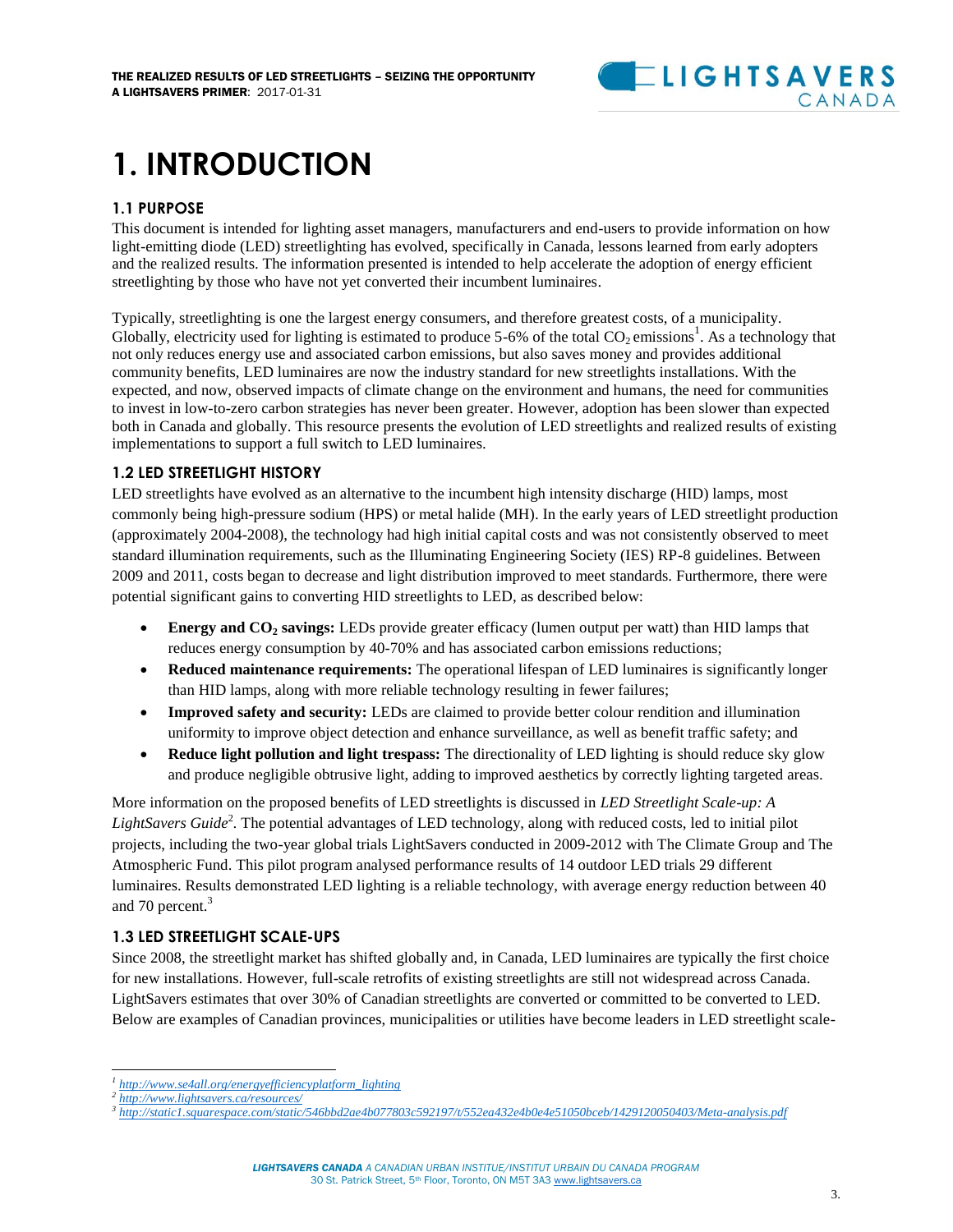

up programs by realizing the opportunities of LED technology early on and/or are implementing widespread conversions.



#### **a) Edmonton, AB [100,000 Streetlights]**

The City of Edmonton was one of the first Canadian municipalities to conduct an LED streetlight pilot, installing trial LEDs in 2007. The early test demonstrated unfavourable results for light levels, light distribution and equipment failures. However, building on lessons learned from the first, Edmonton implemented a second pilot in 2009, comparing five LED manufacturers with each other and the existing HPS luminaires. The LEDs showed favourable results and met or exceeded all lighting requirements measured. Following these results, Edmonton has consistently been scaling-up their 100,000 streetlight to LEDs since 2011, with approximately 30,000 completed to date.<sup>4</sup>

#### **b) Hamilton, ON [40,000 Streetlights]**

Through the LightSavers program, the City of Hamilton installed a pilot project in 2009 where four HPS streetlight luminaires were switched to LED. Throughout the trial, the LEDs achieved North American lighting standards with 50% less energy, however, they did not have sufficient surge protection. Hamilton conducted two more trials, and is currently implementing a full-scale conversion to LED, following a 10,000 luminaire retrofit completed in  $2015$ .<sup>5</sup>

#### **c) Manitoba Hydro [150,000 Streetlights]**

After installing initial LED streetlight pilots in 2013, Manitoba Hydro launched one of Canada's most aggressive and ambitious conversion programs in June 2014. Having exclusive or shared ownership of almost all Manitoba's streetlights, Manitoba Hydro was able to commit to convert 150,000 to LED luminaires by 2021. As of November 2016, 36,000 LEDs have been installed.<sup>6</sup>

*LIGHTSAVERS CANADA A CANADIAN URBAN INSTITUE/INSTITUT URBAIN DU CANADA PROGRAM* 30 St. Patrick Street, 5th Floor, Toronto, ON M5T 3A[3 www.lightsavers.ca](http://www.lightsavers.ca/)

 $\overline{a}$ *4 <https://static1.squarespace.com/static/546bbd2ae4b077803c592197/t/55195797e4b0ef9291b864fc/1427724183174/Edmonton+Case+Study.pdf>*

*<sup>5</sup> <http://taf.ca/hamilton-pilot-project-illuminates-challenges-opportunties-with-led-street-lighting/>*

*<sup>6</sup> [https://www.hydro.mb.ca/your\\_business/roadway\\_lighting/index.shtml](https://www.hydro.mb.ca/your_business/roadway_lighting/index.shtml)*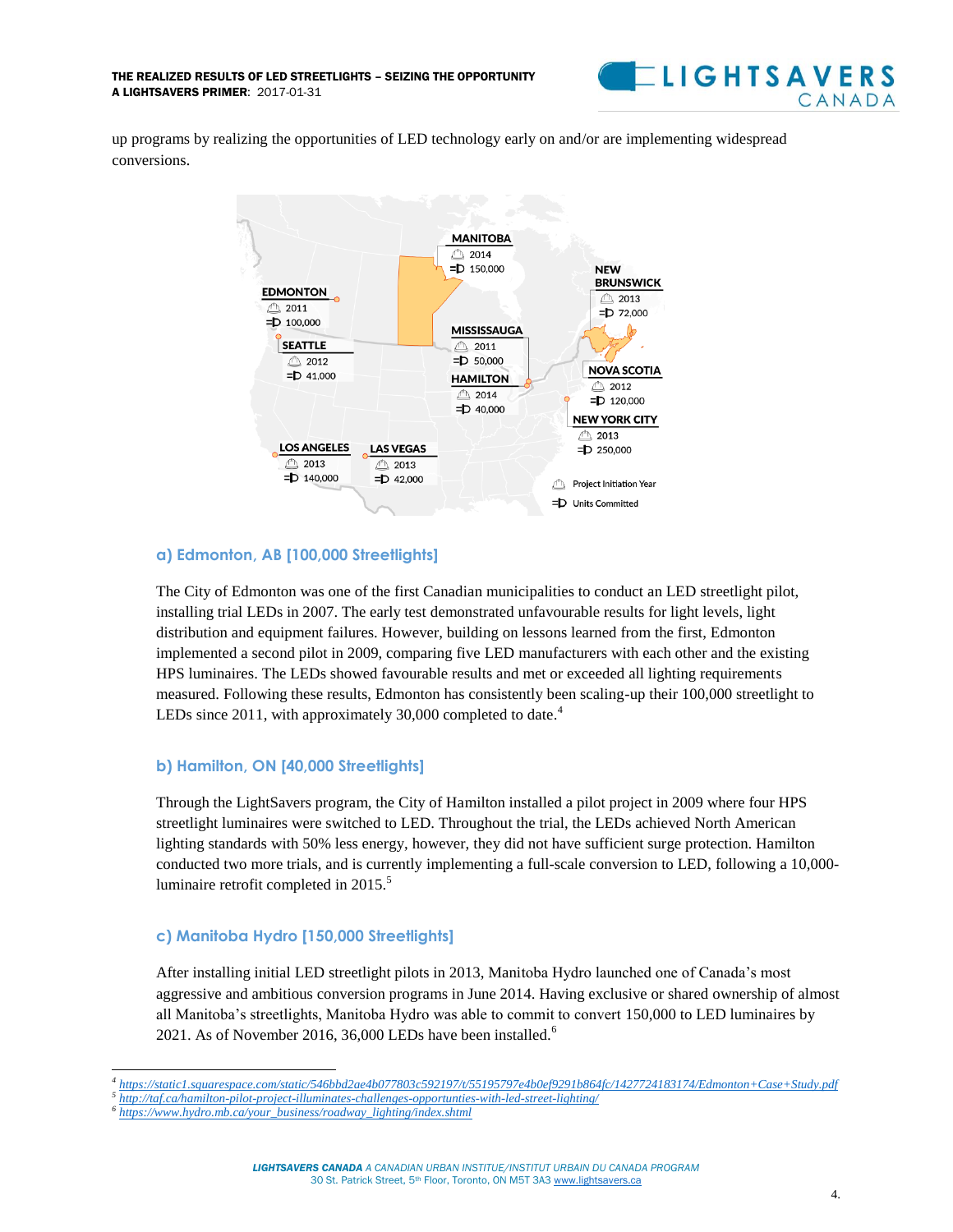#### **d) Mississauga, ON [50,0000 Streetlights]**

The City of Mississauga is known as one of the first Canadian municipalities to implement a city-wide LED streetlight scale-up program. In 2004, Mississauga retrofitted all traffic signals to LED and, in 2009, launched a yearlong streetlight pilot project to trial LED and induction luminaires. Evaluation conducted by a third party confirmed LED luminaires met illumination and uniformity requirements while reducing both energy requirements and maintenance costs by more than half that of the HPS incumbent lamps. The LED test lights were also equipped with adaptive controls to regulate light output providing additional energy savings and extending luminaire operational life. In 2011, Council approved a full-scale conversion of the City's 50,000 streetlights to LEDs with adaptive controls that was completed in 2015.

#### **e) New Brunswick Power [72,000 Streetlights]**

The New Brunswick Power (NB Power) utility has committed to rely less on GHG fuels. NB Power considers LED streetlighting a major opportunity for energy savings and lowered GHG emissions. Throughout 2008-2009, the utility began piloting over 400 LED luminaires of varying manufacturers and specifications. NB Power also prepared for a successful streetlight conversion by completing a digital inventory of all streetlights, mapping exact pole locations using geographic information systems (GIS). By 2013, NB Power had a strong enough business case based on the pilot project to commit to retrofit the province's 72,000 streetlights to LED. As of 2016, over 40,000 streetlights have been replaced and the project is ahead of schedule.

#### **f) Nova Scotia [120,000 Streetlights]**

In 2012, the Province of Nova Scotia became the first jurisdiction in North America to mandate LED steetlighting in an amendment to the Energy Efficient Appliances Act. The province's amended legislation deemed the incumbent HPS streetlights as inefficient technology and requires all 120,000 streetlights to be replaced. When the mandate was invoked, Nova Scotia Power owned and operated 90% of the province's streetlights. The utility was given until December 31, 2019 to complete a full-scale conversion, while municipalities have until December 31, 2022 to complete their LED retrofits.<sup>7</sup> The Halifax Regional Municipality, who purchased its 43,000 streetlights from Nova Scotia Power in August 2014, began converting all streetlights to LED in 2015 and is scheduled to be complete by the end of  $2017$ .<sup>8</sup>

America has also seen significant adoption of LED streetlights in many of its major municipalities. Los Angeles was one of the earliest full-scale implementations of LEDs in North America. In 2013, LA implemented, at that time, the world's largest LED streetlight retrofit program for 140,000 lights. Also in that year, Las Vegas converted 42,000 streetlights to LED<sup>9</sup> and New York City committed to replacing its 250,000 units<sup>10</sup>. Even earlier, Seattle had converted 21,000 of its 41,000 streetlights to LED by 2012 and was already saving \$1.2 million in energy costs.<sup>11</sup> The U.S. Department of Energy (DOE) estimates that by 2035, LED luminaires will comprise 86% of lighting installations in the United States.<sup>12</sup> However, The Climate Group believes it is possible and needed for all streetlights to be LED by  $2025$ .<sup>13</sup>

*8 <http://www.halifax.ca/traffic/LED/>*

 $\overline{a}$ 

- *<sup>12</sup> <http://www.energy.gov/eere/ssl/ssl-forecast-report>*
- *<sup>13</sup> <https://www.theclimategroup.org/project/led-scale>*

*<sup>7</sup> <http://www.ledsmagazine.com/articles/2012/09/nova-scotia-mandates-all-led-street-lights.html>*

*<sup>9</sup> <http://www.forbes.com/sites/justingerdes/2013/07/31/los-angeles-completes-worlds-largest-led-street-light-retrofit/#382413f04b54>*

*<sup>10</sup> <https://singularityhub.com/2013/11/10/new-york-city-to-replace-250000-street-lights-with-leds-by-2017/>*

*<sup>11</sup> <https://www.bostonglobe.com/opinion/2012/08/02/podiumstreetlight/9qVaAubIxU0j27bcavREaK/story.html>*

*LIGHTSAVERS CANADA A CANADIAN URBAN INSTITUE/INSTITUT URBAIN DU CANADA PROGRAM* 30 St. Patrick Street, 5th Floor, Toronto, ON M5T 3A[3 www.lightsavers.ca](http://www.lightsavers.ca/)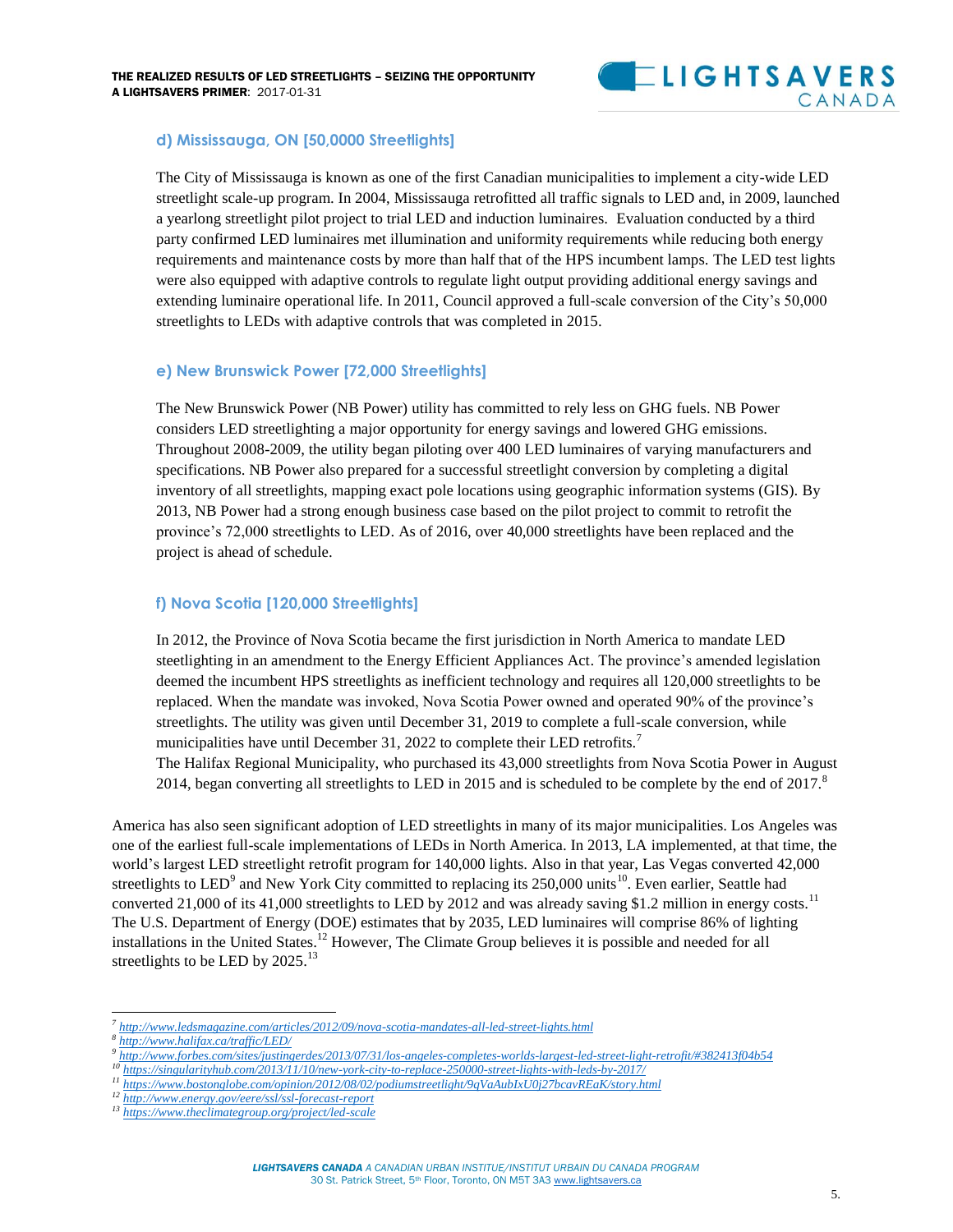

### <span id="page-7-0"></span>**2. THE EVOLUTION OF LEDS**

#### <span id="page-7-1"></span>**2.1 LESSONS FROM EARLY INSTALLATIONS**

The major early trials of LED streetlights undertaken between 2007 and 2009, with some experiencing significant technical issues of first generation luminaires, including:

- **Light output and distribution**: early LEDs did not consistently meet North American lighting requirements, or in some cases, only met requirements if pole spacing was adjusted, adding to the already high capital costs<sup>14</sup>;
- **Thermal management:** elevated failure rates of LEDs were most commonly caused by poor thermal management, with the higher power of LEDs compared to HIDs causing an increased thermal load and more heat to dissipate; some first generation fixtures were equipped with insufficient heat sinks which resulted in LED drivers failing prematurely<sup>15</sup>;
- **Surge protection:** initial testing of LEDs showed that their driving electronics are more vulnerable to power surges than typical HID lamps; in some trials, LEDs failed in significant power surge events, demonstrating the importance of effective surge protection for this new technology<sup>16</sup>;
- **Correlated Colour Temperature (CCT)**: very early installations of LEDs commonly used luminaires with cool-white colour temperatures (5000-6500K CCT) that appear much whiter and brighter than the legacy HPS lamps with approximate CCTs of 2700K; in some cases, this increase in CCT has been received poorly by the public, encouraged by misinformation by the media, and many new installations now use 4000K or lower LEDs.

LED streetlights developed since the early trials can easily exceed lighting requirements and surpass performance metrics of incumbent HID lamps, while using significantly less energy.

With the technical advancements informed by the initial trial results, LEDs became a viable option for municipal roadway lighting in terms of illumination requirements and luminaire performance. This paradigm shift in streetlighting presented an opportunity for streetlighting to go beyond just meeting a minimum illumination requirement. Municipalities now identify the best luminaires in terms of light quality, safety and security, environmental protection and future-proofing. To realize these opportunities, decision-makers considering LED streetlight installations should stay up to date with current lighting standards, LED capabilities, industry recommendations and public perception.

#### <span id="page-7-2"></span>**2.2 LED TECHNOLOGY ADVANCEMENTS**

Changes to LED performance have come from lessons learned through trials, general technological advances and greater research into the effects of light at night. Some of the important areas where LEDs have improved include:

 $\overline{a}$ *<sup>14</sup> <http://www.lrc.rpi.edu/programs/NLPIP/PDF/VIEW/SRStreetlights.pdf>*

*<sup>15</sup> <http://www.ledsmagazine.com/articles/print/volume-4/issue-8/features/driving-led-lamps-some-simple-design-guidelines.html>*

*<sup>16</sup> <http://taf.ca/hamilton-pilot-project-illuminates-challenges-opportunties-with-led-street-lighting/>*

*LIGHTSAVERS CANADA A CANADIAN URBAN INSTITUE/INSTITUT URBAIN DU CANADA PROGRAM* 30 St. Patrick Street, 5th Floor, Toronto, ON M5T 3A[3 www.lightsavers.ca](http://www.lightsavers.ca/)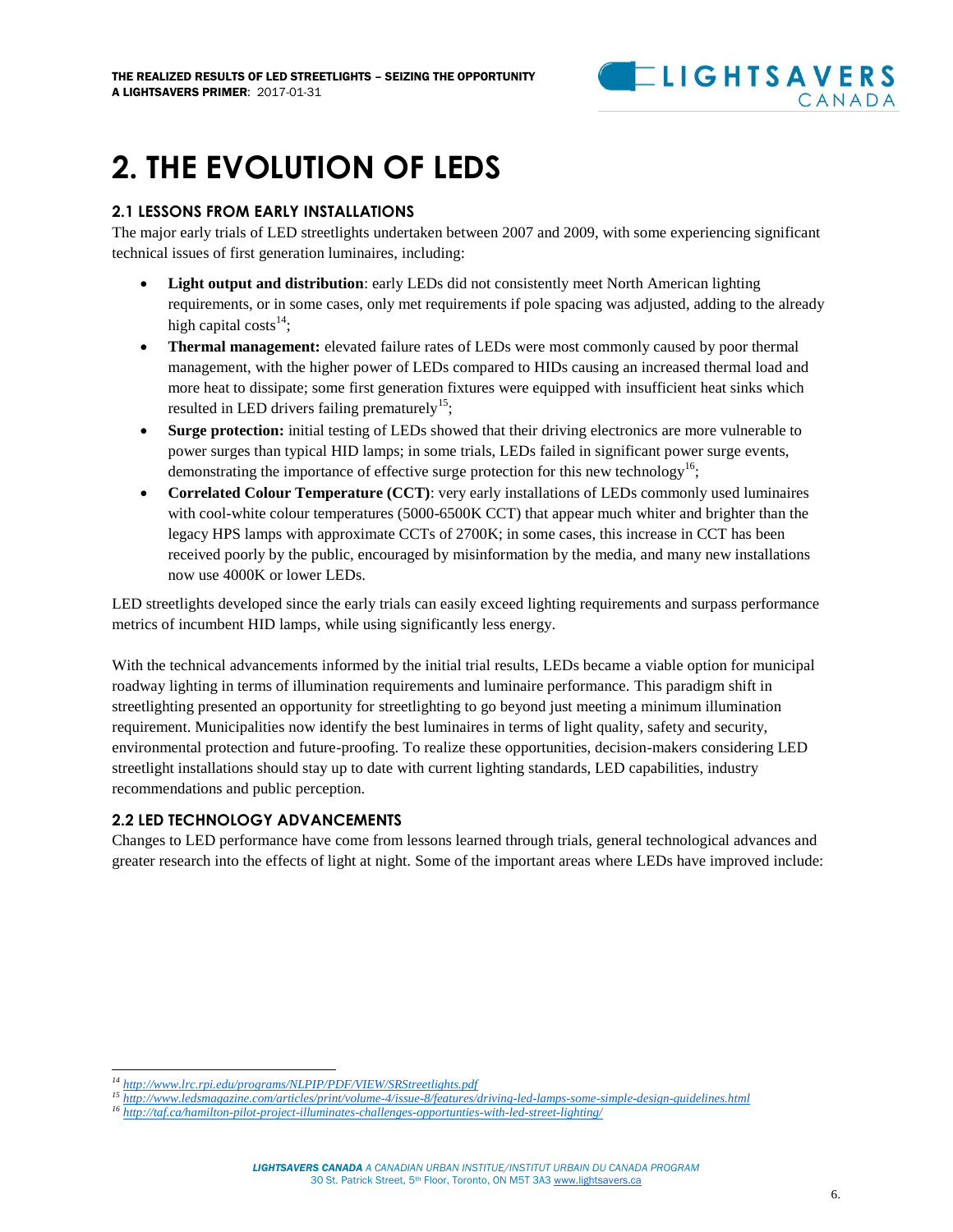THE REALIZED RESULTS OF LED STREETLIGHTS – SEIZING THE OPPORTUNITY A LIGHTSAVERS PRIMER: 2017-01-31





- **Energy efficiency:** as shown in the graph below, improvements in luminaire efficacy (lumens per watt), wavelength composition and light directionality have significantly increased the energy savings potential of LED and it is now common to expect a minimum energy use reduction of 50% when switching from HID to LED.
- **Operational lifespan**: LED streetlight specifiers can now expect service lives upwards of 20 years (or lumen maintenance of 100,000 hours) and require manufacturer warranties of at least 10 years. Not only is this almost seven times the expected life of HPS lamps, it is double what early LEDs were promising.
- **Product costs**: since LEDs have entered the market, product pricing has steadily decreased to current costs now being lower than some HID lamps<sup>17</sup>;
- **Correlated colour temperature (CCT):** the CCT of early LED luminaires was typically 5000K or above, containing more blue wavelengths than the typical 2700K HPS lamps and more closely resembling sunlight (approximately 5600K). These higher CCT values were initially preferred because of the significant increase in energy efficiency with increase in blue light content and for the expected benefits to perceived security. However, the industry standard for CCT has since decreased, with the International Dark-Sky Association (IDA) now recommending a maximum CCT of 3000K, and several communities requesting warmer light output. Due to energy efficiency improvements, 3000K LEDs are now available with less than 5% decrease in efficacy compared to 4000K luminaires<sup>18</sup>.
- **Interoperability and modularity:** although many early luminaires were built with manufacturer-specific parts and connectors, promoting interoperability and modularity of LED luminaire components helps municipalities future-proof their systems and is becoming more common across manufacturers<sup>19</sup>.
- **Glare mitigation**: in some early LED installations, the new luminaires were appearing to have greater glare than incumbent fixtures. Past studies have shown that, under the same light levels, blue light is perceived brighter by the human eye than warmer colours and is likely the reason first generation LEDs with higher blue light content have performed poorly in glare tests<sup>20</sup>. In response, some manufacturers have developed anti-glare shields that can be retrofitted in fixtures post luminaire installation.
- **Lighting controls**: unlike HID luminaires, LEDs are well suited to adaptive controls due to their dimming capabilities, instant ON/OFF functionality and the expected negligible impact on their service life of frequent ON/OFF. Adaptive controls adjust luminaire output to meet actual lighting requirements, thereby

- *<sup>18</sup> <http://agi32.com/blog/2015/07/07/color-temperature-and-outdoor-lighting/>*
- *<sup>19</sup> [https://static1.squarespace.com/static/56cdde5262cd94f3e9cffd8e/t/57e035d6e4fcb599e09c8bc3/1474311644569/2.LS.LEDProGuide](https://static1.squarespace.com/static/56cdde5262cd94f3e9cffd8e/t/57e035d6e4fcb599e09c8bc3/1474311644569/2.LS.LEDProGuide-v2.150811.pdf)[v2.150811.pdf](https://static1.squarespace.com/static/56cdde5262cd94f3e9cffd8e/t/57e035d6e4fcb599e09c8bc3/1474311644569/2.LS.LEDProGuide-v2.150811.pdf)*
- *<sup>20</sup> [http://www.osa.org/en-us/about\\_osa/newsroom/news\\_releases/2014/improving\\_driver\\_safety\\_how\\_to\\_prevent\\_streetlight/](http://www.osa.org/en-us/about_osa/newsroom/news_releases/2014/improving_driver_safety_how_to_prevent_streetlight/)*

 $\overline{a}$ *<sup>17</sup> <https://www.yukonenergy.ca/news/media-releases/yukon-energy-begins-the-switch-to-led-streetlights-throughout-its-service-area>*

*LIGHTSAVERS CANADA A CANADIAN URBAN INSTITUE/INSTITUT URBAIN DU CANADA PROGRAM* 30 St. Patrick Street, 5th Floor, Toronto, ON M5T 3A[3 www.lightsavers.ca](http://www.lightsavers.ca/)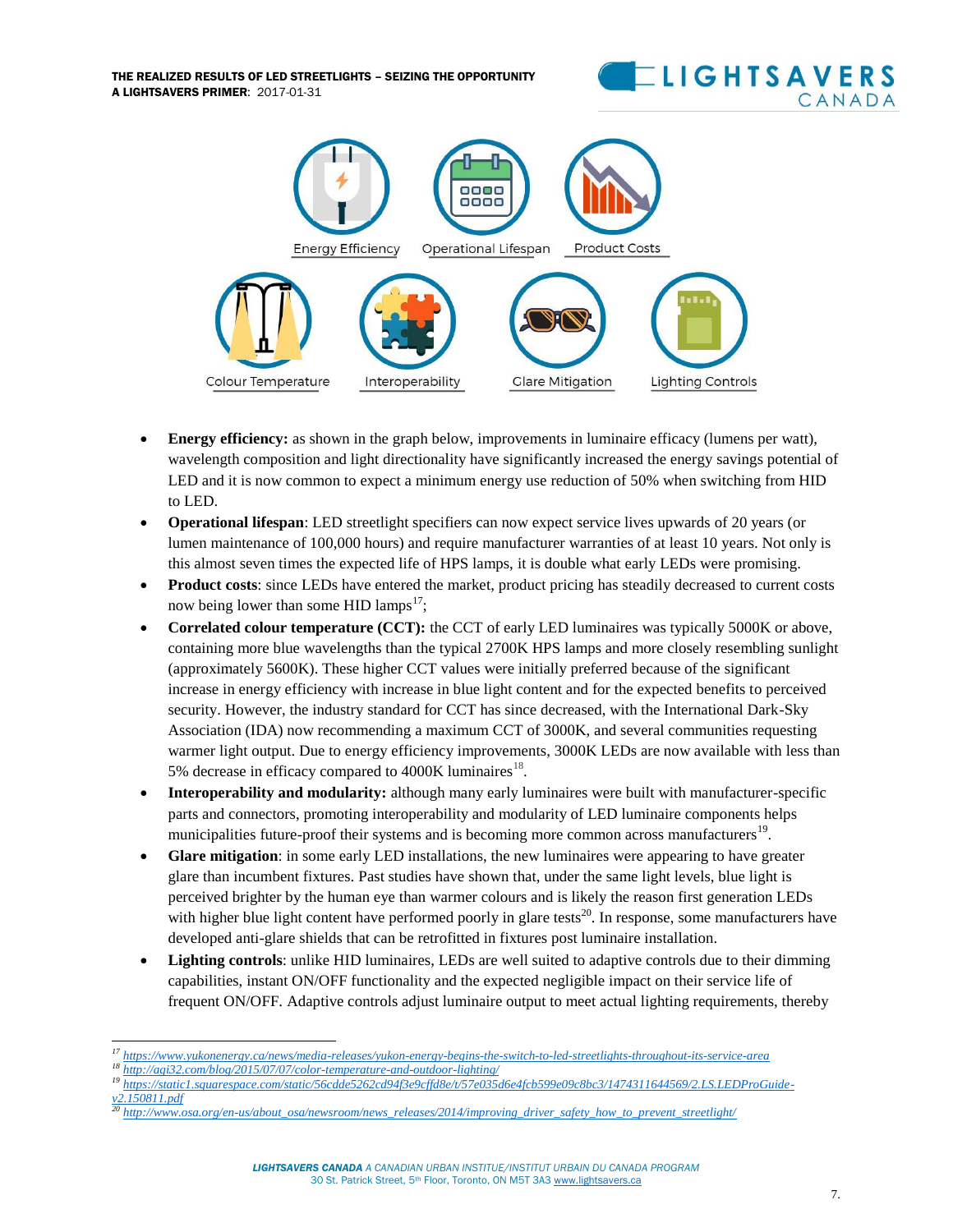

increasing energy savings and extending a luminaire's life.<sup>21</sup> Dimming by controls can also help mitigate glare issues by reducing light output in conditions that may increase glare, such as wet roads. Networked, intelligent controls present opportunities for smart city initiatives using two-way communication of sensor data. Initially, many lighting asset managers were deterred by the additional capital cost of controls, however most LED streetlight systems in Canada are, at minimum, future-proofing by specifying LED luminaires with dimmable drivers and sufficient pins for controls and power.



*Figure 1: Efficacy trends of common streetlight luminaires across the years<sup>22</sup>*

For more information on recommended LED specifications, refer to LightSavers' *Model Technical Specifications for Procurement of LEDs in Canada Version 2.0<sup>23</sup> .*

 $\overline{a}$ 

*<sup>21</sup> [https://static1.squarespace.com/static/56cdde5262cd94f3e9cffd8e/t/57b5cca41b631bc0993745a7/1471532197587/LSIV%2B2-](https://static1.squarespace.com/static/56cdde5262cd94f3e9cffd8e/t/57b5cca41b631bc0993745a7/1471532197587/LSIV%2B2-3%2BControlPrimer.Final.For%2Bwebsite.pdf) [3%2BControlPrimer.Final.For%2Bwebsite.pdf](https://static1.squarespace.com/static/56cdde5262cd94f3e9cffd8e/t/57b5cca41b631bc0993745a7/1471532197587/LSIV%2B2-3%2BControlPrimer.Final.For%2Bwebsite.pdf)*

*<sup>22</sup> <http://luxreview.com/article/2015/07/7-graphs-that-tell-you-everything-you-need-to-know-about-lighting>*

*<sup>23</sup> [https://static1.squarespace.com/static/56cdde5262cd94f3e9cffd8e/t/57e035d6e4fcb599e09c8bc3/1474311644569/2.LS.LEDProGuide](https://static1.squarespace.com/static/56cdde5262cd94f3e9cffd8e/t/57e035d6e4fcb599e09c8bc3/1474311644569/2.LS.LEDProGuide-v2.150811.pdf)[v2.150811.pdf](https://static1.squarespace.com/static/56cdde5262cd94f3e9cffd8e/t/57e035d6e4fcb599e09c8bc3/1474311644569/2.LS.LEDProGuide-v2.150811.pdf)*

*LIGHTSAVERS CANADA A CANADIAN URBAN INSTITUE/INSTITUT URBAIN DU CANADA PROGRAM* 30 St. Patrick Street, 5th Floor, Toronto, ON M5T 3A[3 www.lightsavers.ca](http://www.lightsavers.ca/)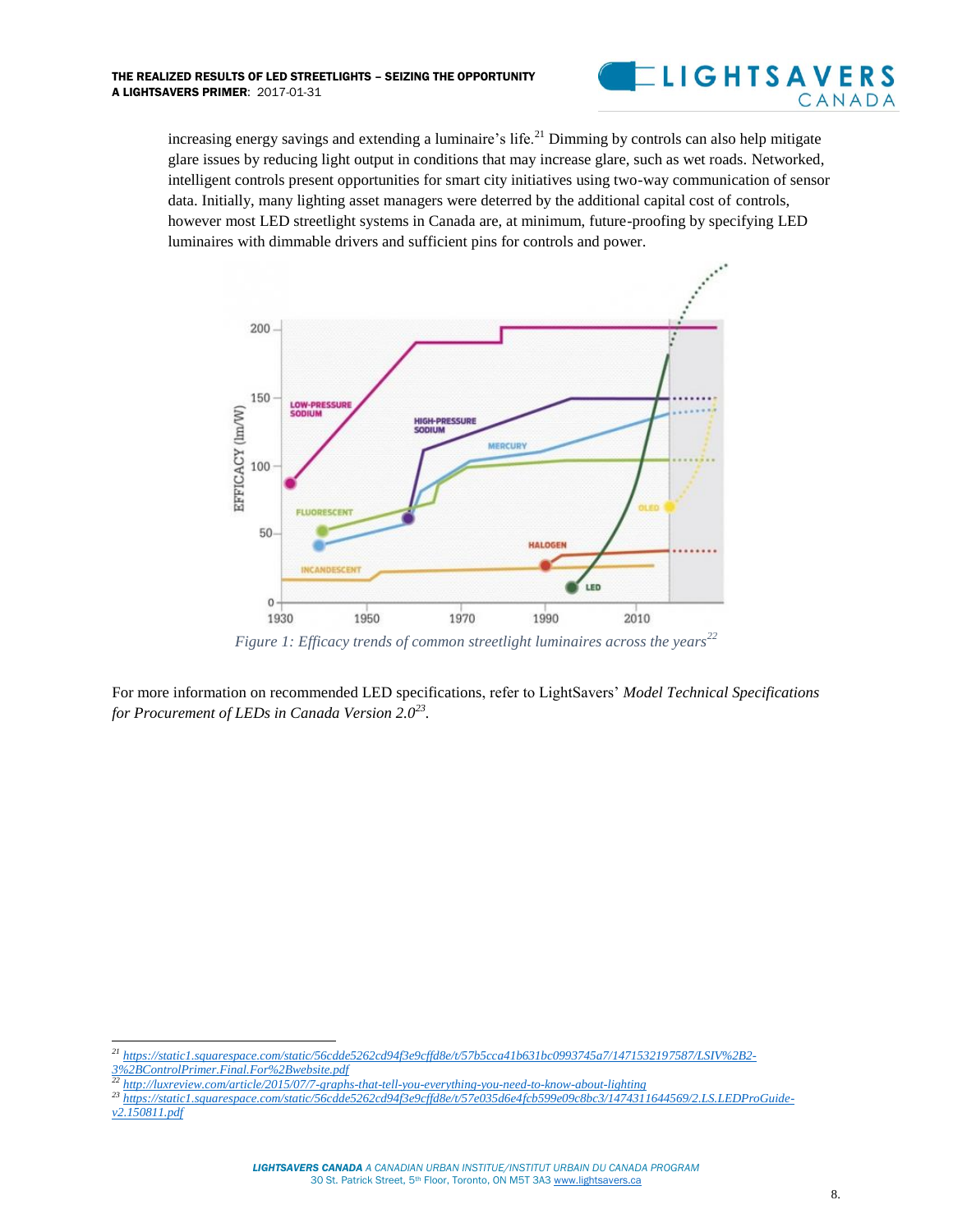

### <span id="page-10-0"></span>**3. REALIZED RESULTS**

Although LED products continue to evolve (getting lighter, more efficient and less expensive), technology improvements are occurring in smaller increments and most existing installations are realizing the expected energy and cost savings.

#### <span id="page-10-1"></span>**3.1 GLOBAL TRIALS**

Since 2012, LED streetlight conversions have typically been showing favourable results for energy and cost savings. Those projects that have not achieved effective economic savings often incurred significant initial costs from requiring modifications to pole spacing<sup>24,25</sup>. However, as discussed, LED technology quickly improved light output and uniformity to meet lighting requirements using existing poles.

A survey of 100 American jurisdictions that had implemented LED streetlights found positive results regarding both cost savings and the public response. The survey found most residents preferred LED illumination over legacy lighting, law enforcement perceived safety improvements and governments realized significant economic benefits. A 2016 follow-up assessment of more than 1,000 LED streetlight projects from over 90 countries found that, with the decreasing capital costs and improved light quality, benefits have only increased.<sup>26</sup>

As discussed, the 2012 LightSavers study evaluated 12 LED installations across seven cities worldwide. The scope included 29 different LED luminaires and adaptive controls used in indoor and outdoor parking, pedestrian pathways, single streets and expressways. Over 70% of the products achieved at least 50% energy savings and exceeded manufacturers' initial indications. Furthermore, the failure rate across all luminaires tested was 1.8% over 4,000 to 6,000 hours, significantly lower than the typical 10% failure of HID lamps. Trials where LEDs were coupled with adaptive controls saw, at minimum, an additional 20% savings. Five of the trials also surveyed public opinion and, in all, found the majority of pedestrians and drivers agreed visibility had improved. LightSavers concluded that LED luminaires had reached technological maturity and that performance concerns should not be a barrier to large-scale adoption.<sup>27</sup>

LightSavers is now analyzing full-scale LED conversion programs to evaluate how realized results are comparing to expectations based on the successful trials, with our initial findings summarized in this report.

#### <span id="page-10-2"></span>**3.2 DIRECT COST SAVINGS**

Reductions in energy and maintenance requirements correspond to direct cost savings, this data is often the most comprehensive data available on the benefits of LED streetlights. LightSavers reviewed realized results of eight fullscale LED conversion projects, each implemented in a different North American jurisdiction with 25% or more of the installation completed at least a year ago.

#### **a) Energy Savings**

All the projects are meeting expectations in terms of energy savings. The lowest savings is about 30% and the highest over 60% (see Table 1 below).

 $\overline{a}$ *<sup>24</sup> <http://iet.jrc.ec.europa.eu/energyefficiency/sites/energyefficiency/files/led-test-cases-report.pdf>*

*<sup>25</sup> <http://www.lrc.rpi.edu/nlpip/publicationDetails.asp?id=927&type=1>*

*<sup>26</sup> [http://www.northeast-group.com/reports/Brochure-](http://www.northeast-group.com/reports/Brochure-Global%20LED%20and%20Smart%20Street%20Lighting%20Market%20Forecast%202016-2026%20-%20Northeast%20Group.pdf)*

*[Global%20LED%20and%20Smart%20Street%20Lighting%20Market%20Forecast%202016-2026%20-%20Northeast%20Group.pdf](http://www.northeast-group.com/reports/Brochure-Global%20LED%20and%20Smart%20Street%20Lighting%20Market%20Forecast%202016-2026%20-%20Northeast%20Group.pdf)*

*<sup>27</sup> [https://www.theclimategroup.org/sites/default/files/archive/files/LED-Report-Full-FINAL-low-res\(1\).pdf](https://www.theclimategroup.org/sites/default/files/archive/files/LED-Report-Full-FINAL-low-res(1).pdf)*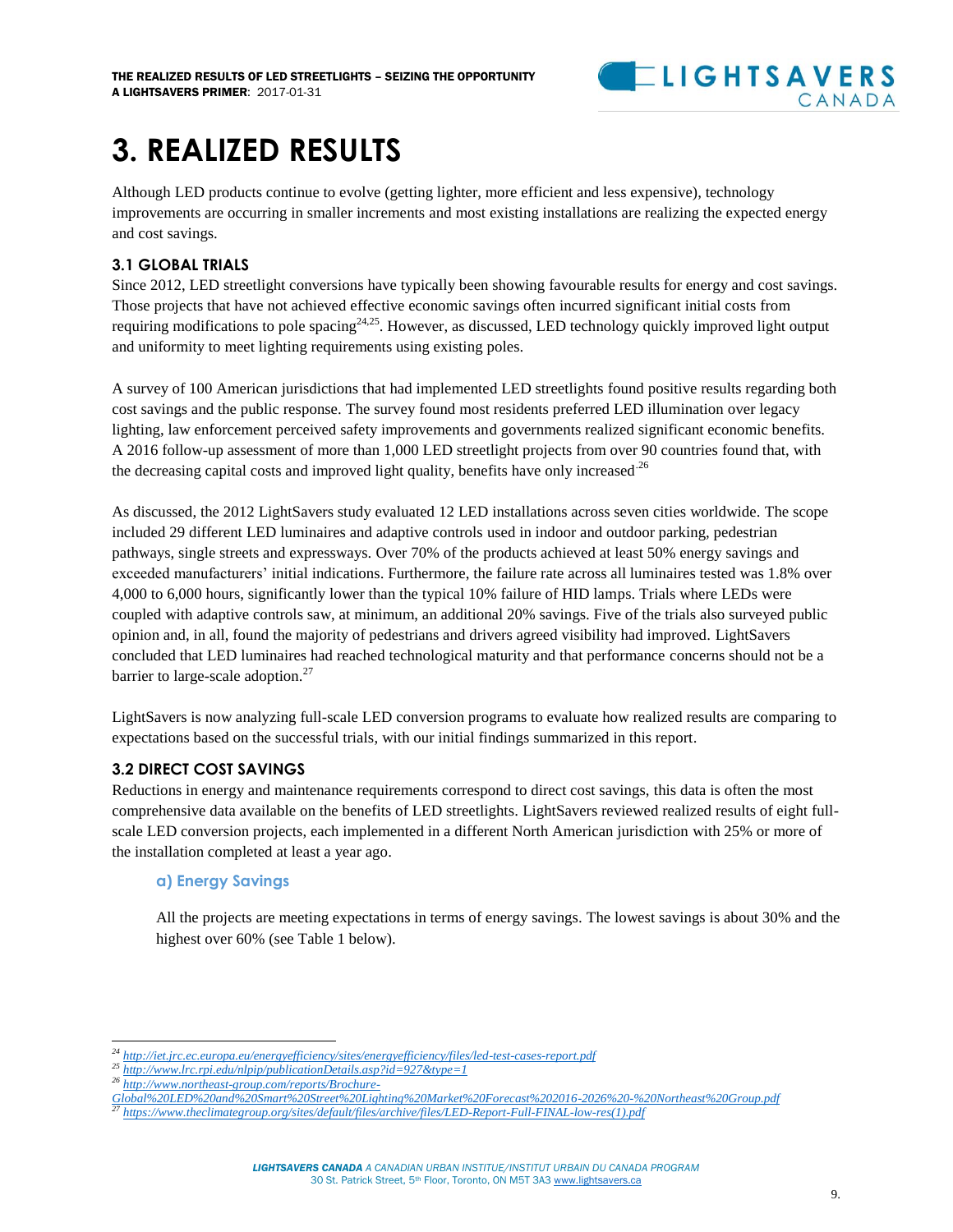

|                         | <b>LED Luminaires Installed</b> |                                    |  |
|-------------------------|---------------------------------|------------------------------------|--|
| <b>Jurisdiction</b>     | to Date (% of total planned)    | <b>True Energy Savings*</b>        |  |
| City of Barrie, CA      | 10,500<br>$(100\%)$             | 60%                                |  |
| City of Edmonton, CA    | <b>30,000</b><br>$(30\%)$       | 40%<br>(5% higher than estimated)  |  |
| City of Hamilton, CA    | 10,000<br>(25%)                 | 57%<br>(7% higher than estimated)  |  |
| City of Las Vegas, US   | 42,000<br>$(100\%)$             | $30 - 65%$                         |  |
| City of Los Angeles, US | $140,000(100\%)$                | 63%<br>(23% higher than estimated) |  |
| City of Mississauga, CA | 50,000<br>$(100\%)$             | 65%<br>(10% higher than estimated) |  |
| Manitoba Hydro, CA      | 37,000<br>(25%)                 | $40 - 60%$                         |  |
| New Brunswick Power, CA | 65,000<br>$(90\%)$              | 60%<br>(10% higher than estimated) |  |

*Table 1: Realized energy savings of LED streetlight scale-up programs in North America*

\*Does not directly correlate with cost savings and varies across cities based on project specific conditions including: date of installation and roadway type illuminated

Some results presented are still preliminary based on the streetlights that have been converted to date and not the total planned conversions. Only two of the eight LED projects are experiencing energy savings less than 60 percent. Furthermore, Manitoba Hydro has reported that the LEDs tendered for the remaining luminaire conversions have improved specifications and are expected to reduce energy use by a minimum of 50 percent. Moreover, any variances from expected savings are demonstrated increases. Based on these results, late adopters of LED streetlights should expect 60% in energy savings compared to HID lamps, which will, along with the decreased products costs, help support a strong business case for making the switch.

#### **b) Maintenance Savings**

Direct cost savings from reduced maintenance requirements are expected to be realized over a longer period time than the energy savings and have, therefore, have been less easily quantifiable in the early phases of adoption. For this reason, there is limited information on LED impacts on the maintenance of the streetlight conversion projects analyzed, as seen in Table 2.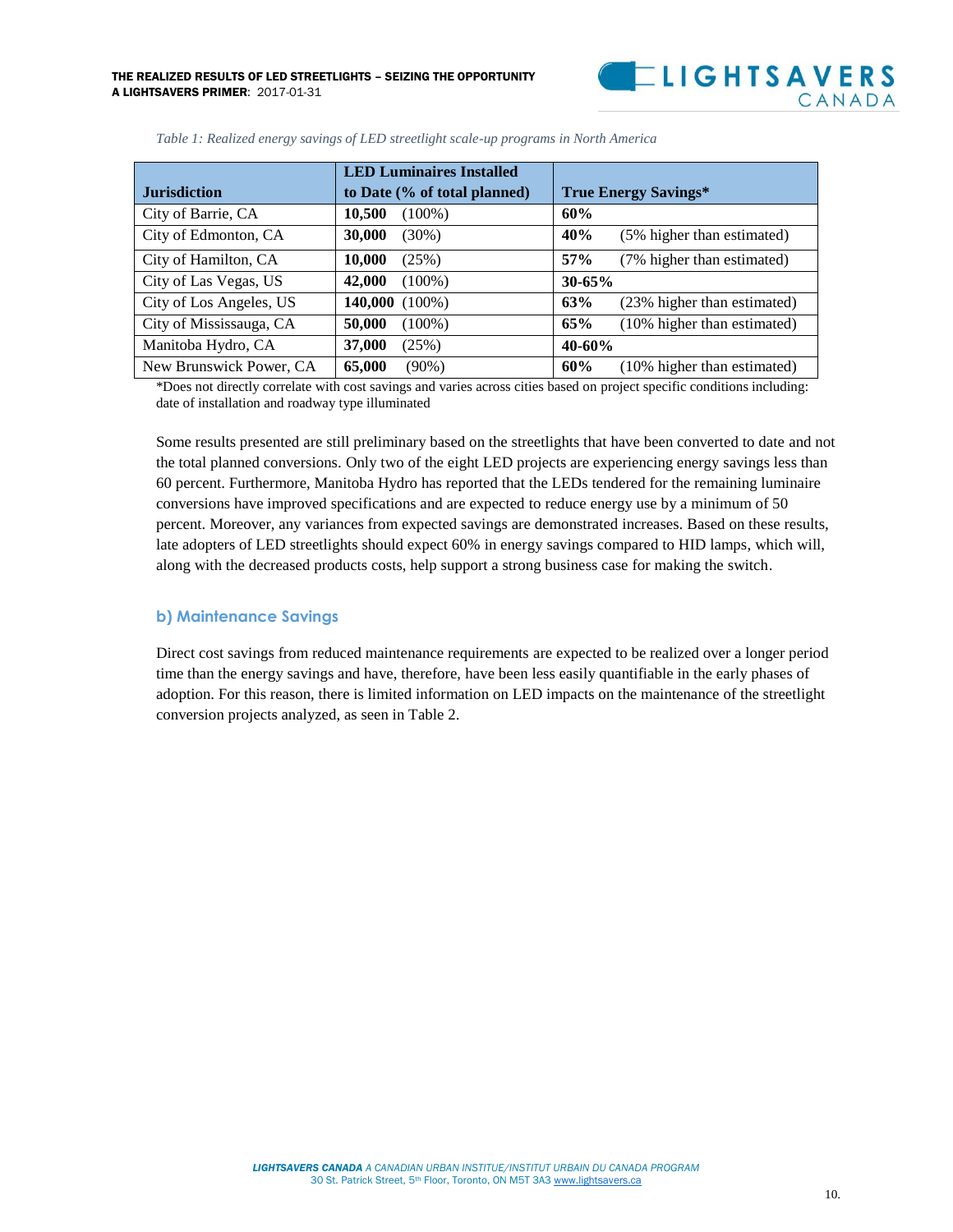

|                         |                                    | <b>Fixture related</b>                    |  |
|-------------------------|------------------------------------|-------------------------------------------|--|
| <b>Jurisdiction</b>     | <b>Date of First Installations</b> | <b>Annual Maintenance Reductions</b>      |  |
| City of Barrie, CA      | 2015                               | \$280,000 or 77% expected                 |  |
| City of Edmonton, CA    | 2011                               | Very few failing units compared to        |  |
|                         |                                    | HPS, exact savings not yet quantified     |  |
| City of Hamilton, CA    | 2015                               | \$65,000 for 10,000 luminaires            |  |
| City of Las Vegas, US   | 2011                               | \$400,000-600,000 expected based the      |  |
|                         |                                    | performance of the first installations    |  |
| City of Los Angeles, US | 2013                               | Approximately \$2.5 million               |  |
| City of Mississauga, CA | 2011                               | 50%                                       |  |
| Manitoba Hydro, CA      | 2014                               | Not quantified this early on but field    |  |
|                         |                                    | staff have commented they are doing       |  |
|                         |                                    | less troubleshooting of lights than       |  |
|                         |                                    | before and outage calls are less          |  |
|                         |                                    | frequent                                  |  |
| New Brunswick Power, CA | 2012                               | 65% (which has already exceeded the       |  |
|                         |                                    | 5-year target) and a failure rate to date |  |
|                         |                                    | of almost a negligible 0.2%.              |  |
|                         |                                    |                                           |  |

*Table 2: Expected and observed impact on maintenance requirements of LED-converted streetlighting*

Although it typically takes a few years to verify the impacts of LED conversions on maintenance costs, Table 2 shows there is the potential for significant savings, not only through the extended service life but also from extremely low failure rates. As with the energy savings of the eight analyzed projects, there has been no report of maintenance savings not meeting initial expectations.

Because the cost savings from energy and maintenance reductions have been met or exceeded in the LED conversions presented above, the project business cases have also been met. In some cases, conversions are achieving savings faster and greater than expected. For example, the City of Hamilton's estimated payback for its 10,000-luminaire conversion was 3 years, but after installation, the actual payback has been 1.25 years. These cost benefits can come from early savings of installations ahead of schedule, decreases in luminaire costs or improvements in luminaire specifications throughout the project.

#### <span id="page-12-0"></span>**3.3 ENVIRONMENTAL BENEFITS**

Data on resulting LED benefits that do not provide direct cost savings is less common, often because it is more difficult to quantify and sometimes less relevant to project managers. If carbon-based fuels are used to power streetlights, the impact on GHG emissions should be evaluated. The expected carbon emission reductions can be calculated based on resulting energy reductions and how much carbon is emitted from the electricity generated. Table 3 below presents expected reductions of select LED streetlight installations from North America and the United Kingdom.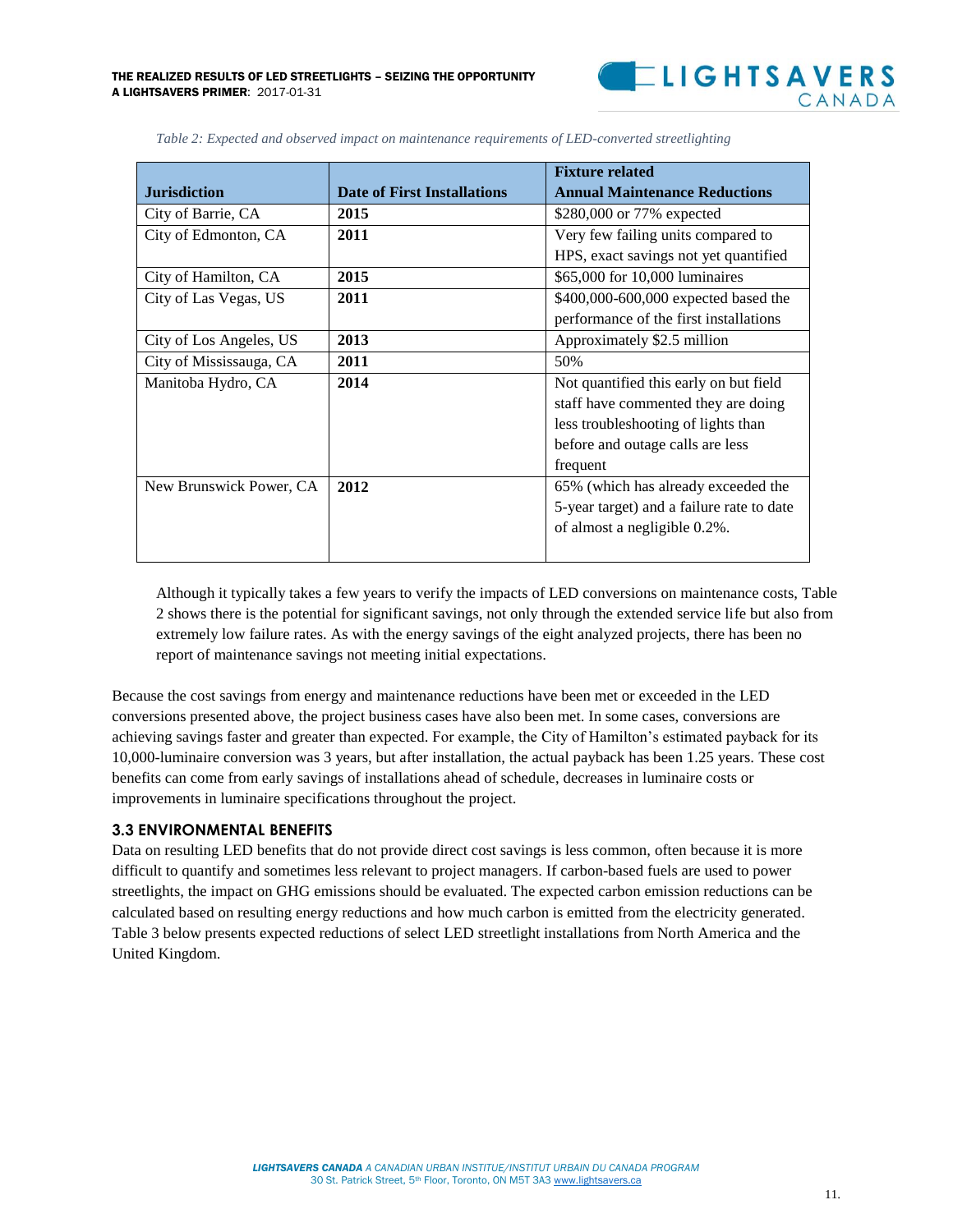

|                         | <b>No. of LED Streetlights</b> |                                               |
|-------------------------|--------------------------------|-----------------------------------------------|
| <b>Jurisdiction</b>     | (in carbon calculation)        | <b>Expected Reduction in Carbon Emissions</b> |
| City of Edmonton        | 30,000                         | 5,500 tonnes annually                         |
| City of Hamilton, CA    | 10,000                         | 690 tonnes annually                           |
| City of Los Angeles, US | 140,000                        | 47,000 tonnes annually                        |
| New Brunswick Power, CA | 72,000                         | 324,000 tonnes over 20 years                  |
| Liverpool City, UK      | 12,000                         | 1,500 tonnes saved over the first two years   |
|                         |                                | of installation <sup>28</sup>                 |
| Surrey County, UK       | 90,000                         | 60,000 tonnes across 25 years <sup>29</sup>   |

| Table 3: Expected carbon reductions from select LED streetlight installations |  |  |
|-------------------------------------------------------------------------------|--|--|
|-------------------------------------------------------------------------------|--|--|

By reducing emissions, LED streetlights indirectly improve air quality for areas around coal burning power plants. The expected reduction in carbon emissions per LED luminaire varies between installations due to the differences in energy generation. For example, Manitoba Hydro is not expecting any direct reductions in emissions because it uses almost exclusively hydroelectric power, however the additional benefits of LEDs, both economic and noneconomic, supported a strong enough business case for converting all of the utility's 150,000 streetlights to LED.

#### <span id="page-13-0"></span>**3.4 QUALITY OF SERVICE**

 $\overline{\phantom{a}}$ 

In addition, to reducing emissions, LED luminaires are expected to produce better quality light that improves visibility and therefore public safety and security. Although crime rates can be compared pre- and post-installation, it can be challenging to isolate LEDs as the sole variable, and is especially difficult to measure in the early phases of implementation. Impacts on visibility and safety are more commonly evaluated based on public surveys and responses collected during the pilot phase prior to full-scale implementation. Published results of surveys conducted by various organizations are summarized in Table 4 below.

*<sup>28</sup> <https://liverpool.gov.uk/News/NewsItem/14759/14623/More-LED-street-lights-planned>*

<sup>&</sup>lt;sup>29</sup> *[https://www.surreycc.gov.uk/roads-and-transport/road-maintenance-and-cleaning/street-lights-traffic-signals-and-signs/street-lights/street](https://www.surreycc.gov.uk/roads-and-transport/road-maintenance-and-cleaning/street-lights-traffic-signals-and-signs/street-lights/street-lighting-replacement-programme)[lighting-replacement-programme](https://www.surreycc.gov.uk/roads-and-transport/road-maintenance-and-cleaning/street-lights-traffic-signals-and-signs/street-lights/street-lighting-replacement-programme)*

*LIGHTSAVERS CANADA A CANADIAN URBAN INSTITUE/INSTITUT URBAIN DU CANADA PROGRAM* 30 St. Patrick Street, 5th Floor, Toronto, ON M5T 3A[3 www.lightsavers.ca](http://www.lightsavers.ca/)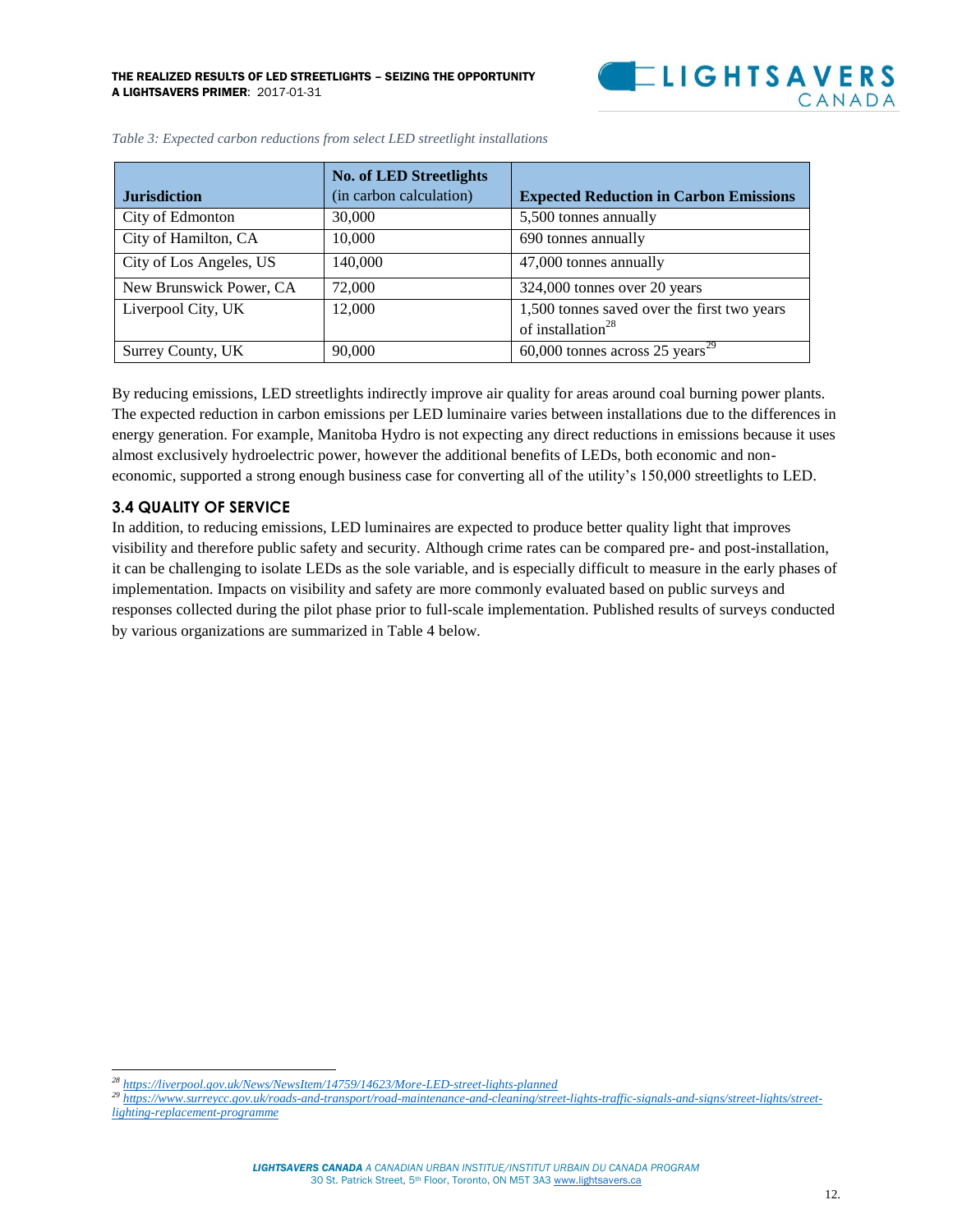

| Organization                                        | <b>Location: Year</b>                                           | <b>Survey Summary</b>                                                                                                                                                                                                                                                                                                                                                                                                                                              |
|-----------------------------------------------------|-----------------------------------------------------------------|--------------------------------------------------------------------------------------------------------------------------------------------------------------------------------------------------------------------------------------------------------------------------------------------------------------------------------------------------------------------------------------------------------------------------------------------------------------------|
| San Francisco Water<br>Power Sewer <sup>30</sup>    | San Francisco, US:<br>2014                                      | Online survey of 71 residents and live demonstration to 21<br>residents obtained feedback on LED luminaires and adaptive<br>controls. The majority of respondents agreed:<br>The lighting is safe for both pedestrians and drivers;<br>There is not too much light on the street;<br>٠<br>The light sources are not glaring;<br>$\bullet$<br>The light is not uneven; and<br>The overall quality and appearance of LED lighting is<br>$\bullet$<br>an improvement. |
| LightSavers with The<br>Climate Group <sup>31</sup> | <b>Global LED Trials</b><br>(Toronto, Sydney,<br>Kolkata): 2011 | Pedestrians and drivers were surveyed in each city on their<br>perception of the installed LED streetlights. Fifty percent or<br>more of respondents in all cities reported an improvement in<br>visibility and that LED lighting increased their feeling of safety.                                                                                                                                                                                               |
| Transit for London <sup>32</sup>                    | London, UK: 2011                                                | 400 face-to-face interviews were conducted with residents and<br>drivers affected by LED streetlights in two trial areas of the city.<br>Ten percent of respondents noticed the luminaires had been<br>changed. Of those who had, the majority reported the lighting as<br>'good' or 'excellent'. The majority of all respondents supported<br>a full-scale rollout of LEDs in the future.                                                                         |

|  | Table 4: Summaries of survey results from public engagement in three LED pilot projects |  |  |
|--|-----------------------------------------------------------------------------------------|--|--|
|--|-----------------------------------------------------------------------------------------|--|--|

Canadian LED streetlight projects that have not conducted direct surveys on public perception have received comments from users post-installation, including, City of Edmonton, City of Barrie, City of Hamilton, City of Mississauga and Manitoba Hydro. As is reported to LightSavers, much of this feedback has been positive. Anecdotally, one of the concerns commonly heard from residents is caused by the reduced light trespass. Due to the directional nature of LED lighting, there is less light spillage on residential property leading some residents to believe there is insufficient illumination. However, a municipality can explain to residents that the city is only responsible for lighting roadways and sidewalks. Moreover, in many cases, residents support the transition to LED based solely on the expected energy savings, reduced costs and improved air quality from less reliance on carbonbased fuels.

 $\overline{\phantom{a}}$ *<sup>30</sup> <http://www.sfwater.org/modules/showdocument.aspx?documentid=5630>*

*<sup>31</sup> <http://static1.squarespace.com/static/546bbd2ae4b077803c592197/t/552ea432e4b0e4e51050bceb/1429120050403/Meta-analysis.pdf>*

*<sup>32</sup> <http://content.tfl.gov.uk/LED-street-lighting-trial-one-page-summary.pdf>*

*LIGHTSAVERS CANADA A CANADIAN URBAN INSTITUE/INSTITUT URBAIN DU CANADA PROGRAM* 30 St. Patrick Street, 5th Floor, Toronto, ON M5T 3A[3 www.lightsavers.ca](http://www.lightsavers.ca/)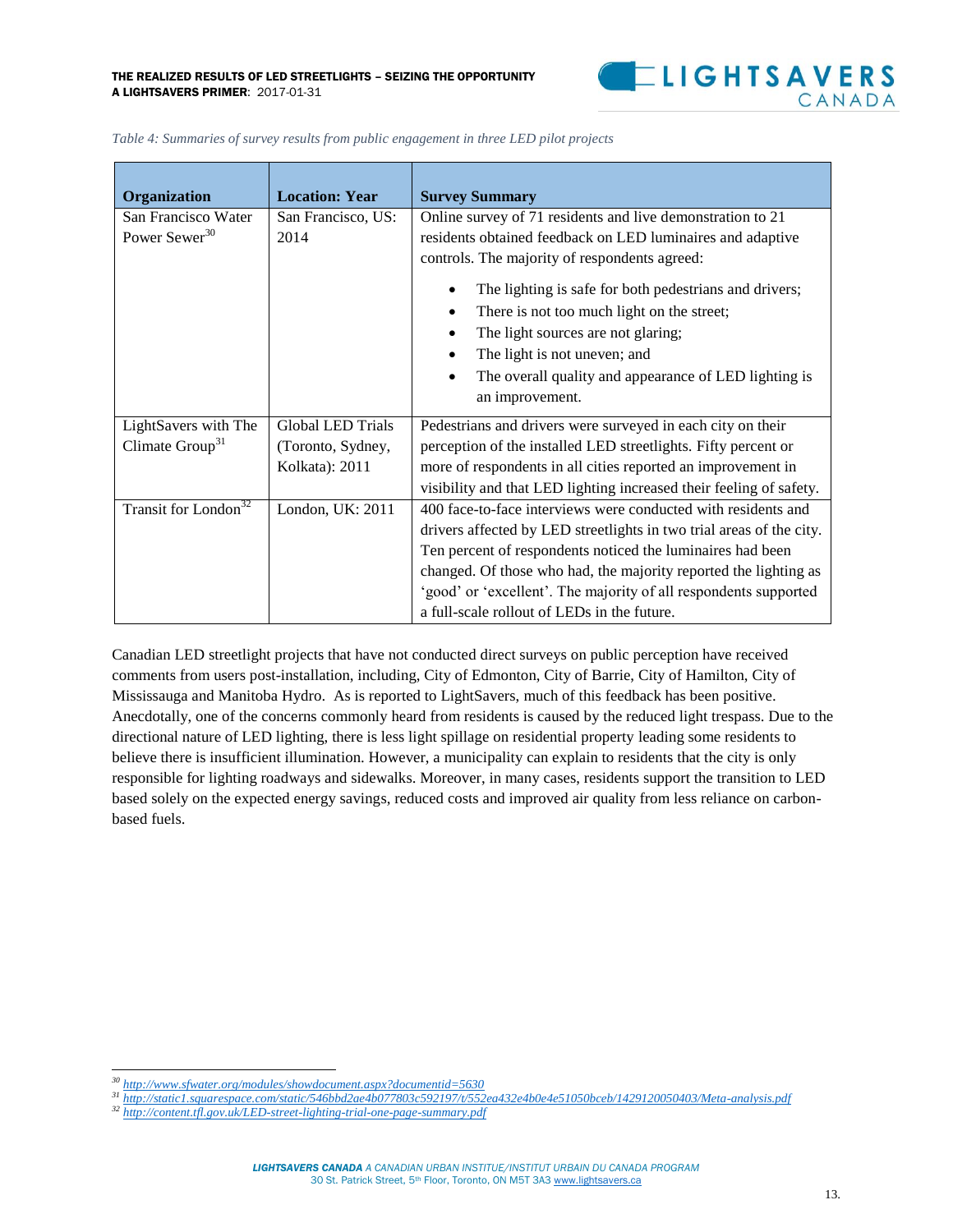

### <span id="page-15-0"></span>**4. LESSONS LEARNED**

Based on realized results and public response to full-scale LED streetlight installations, we categorize common lessons learned as follows:

#### <span id="page-15-1"></span>**4.1 STREETLIGHT INVENTORY**

For jurisdictions looking to make the switch to LEDs, it is important to first review the existing streetlight inventory. In many cases, the inventory has not been maintained since the initial streetlight design and installation, and few have been transferred to a digital record. Developing a detailed digital inventory prior to installation has shown to significantly improve ease and efficiency of project completion. Both New Brunswick Power and City of Hamilton created a streetlight database using GIS and have reported resulting benefits for budgets and schedules. According to Courtney Strong Inc., studies show that developing an ArcGIS inventory can result in 17% project savings<sup>33</sup>.

Hamilton engaged a third party GIS software company to help develop a GIS platform to use as a common database with all the streetlights as point features storing light-specific information. The database is used by design consultants, field consultants and city staff. Having all stakeholders working in a shared platform enabled the City to effectively monitor and manage the LED installation, leading to a project ahead of schedule and under budget.<sup>34</sup>

In-house preparedness is also improved by conducting yearlong pilots of pre-qualified LED luminaires to determine which product excels in performance, aesthetics and public response. Pilot installations minimize risk of failure, support the business case and give residents the opportunity to provide feedback prior to full scale-up.

More information on building the business case, financing, project design, procurement and installation and maintenance and commissioning is available in *LED Streetlight Scale-up: A LightSavers Guide*<sup>35</sup>.

#### <span id="page-15-2"></span>**4.2 LIGHTING DESIGN**

Planning an LED streetlight conversion presents the opportunity for a lighting redesign. Early installations that directly retrofitted incumbent fixtures with LED luminaires based on matching light output often resulted in missed opportunities and some areas being over lit. Before designing a streetlighting system, a municipality should identify the actual intentions of illumination regarding how much light is needed and where. In this way, excessive illuminance and any roadway lighting redundancies installed since initial implementation can be eliminated, ensuring maximum energy savings are achieved with optimal visibility. Having a comprehensive inventory, allows the system to be analyzed as a whole based on actual needs.

The City of Seattle began retrofitting its HPS streetlights to LED in 2011. The City decided that to meet national standards it had to replace the incumbent lamps lumen-for-lumen with LED luminaires. However, the IES has explained that a conversion project should consider the total system and include photometric calculations to evaluate how the light is distributed by the new luminaires. Typically, LEDs of the same light output as HPS are effectively brighter because there is minimal loss to backglow and dispersion. Since the first installations, Seattle has had to, in some cases, reduce the output or add glare shields in response to public concerns. Despite this, the City maintains complaints from residents in 2012 were for less than 2% of the installed  $31,000$  LEDs.<sup>36</sup>

 $\overline{\phantom{a}}$ *<sup>33</sup> <http://courtneystrong.com/2016/08/case-arcgis-audits-streetlight-inventory-now-can-save-later/>*

*<sup>34</sup> <http://www.lightsavers.ca/video/>*

*<sup>35</sup>[https://static1.squarespace.com/static/56cdde5262cd94f3e9cffd8e/t/57e03479197aea2b560ad2aa/1474311293803/5.LS.StreetlightGuide.16021](https://static1.squarespace.com/static/56cdde5262cd94f3e9cffd8e/t/57e03479197aea2b560ad2aa/1474311293803/5.LS.StreetlightGuide.160210.pdf) [0.pdf](https://static1.squarespace.com/static/56cdde5262cd94f3e9cffd8e/t/57e03479197aea2b560ad2aa/1474311293803/5.LS.StreetlightGuide.160210.pdf)*

*<sup>36</sup> <http://crosscut.com/2013/03/streetlights-seattle-led/>*

*LIGHTSAVERS CANADA A CANADIAN URBAN INSTITUE/INSTITUT URBAIN DU CANADA PROGRAM* 30 St. Patrick Street, 5th Floor, Toronto, ON M5T 3A[3 www.lightsavers.ca](http://www.lightsavers.ca/)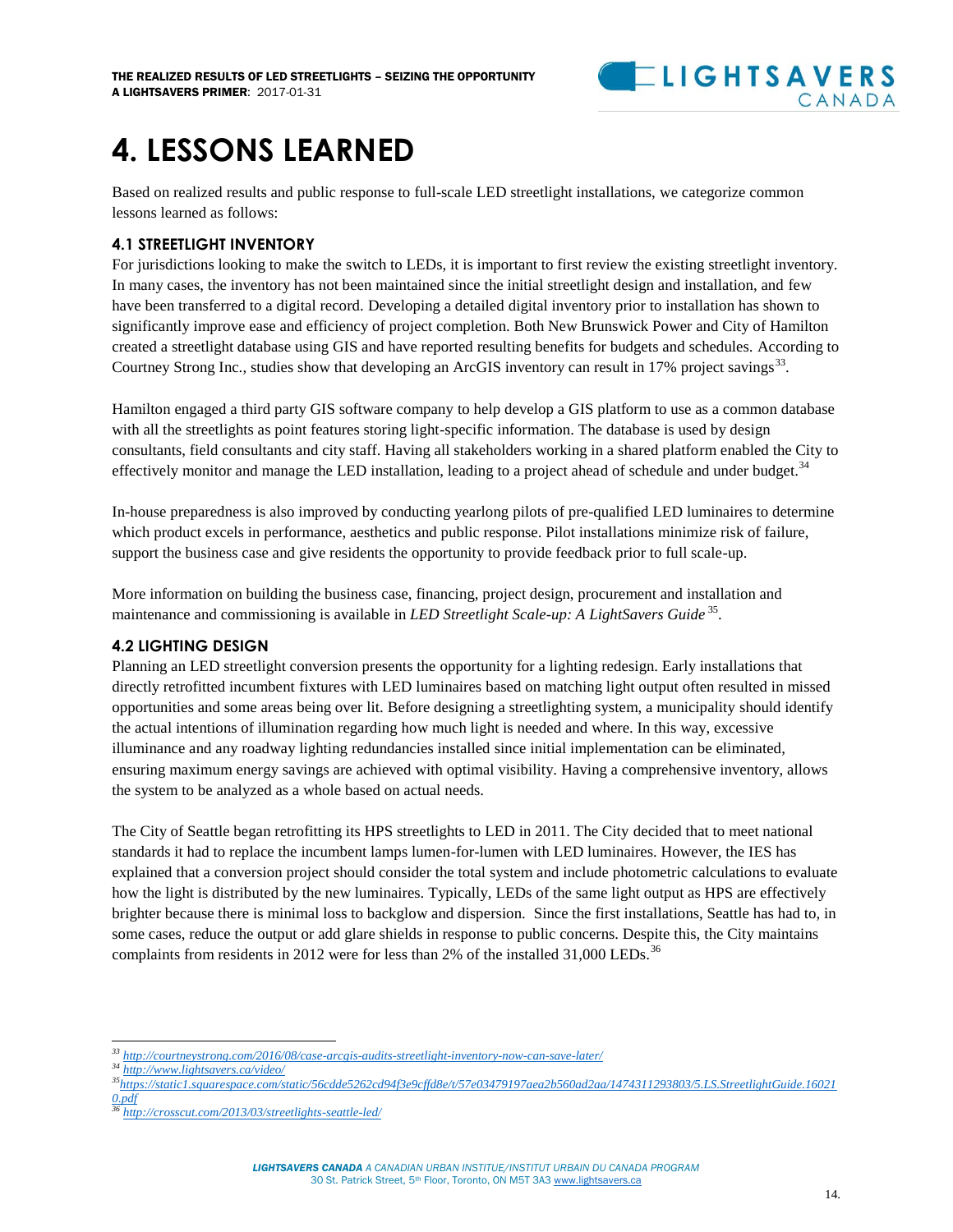

#### <span id="page-16-0"></span>**4.3 VISIBILITY AND GLARE**

Many people believe that a brighter light increases visibility and therefore improves safety and security. In early LED conversions, lighting specifiers often favoured a brighter, whiter light without significant research being available on the actual effects on nighttime visibility. Recent research is suggesting that greater illumination does not directly correlate with better visibility and that whiter light may increase discomfort and glare.

Research was conducted in four different American cities to evaluate the objective and subjective impacts of light source, colour temperature and lighting levels on visibility, glare and the public's perceived safety<sup>37</sup>. Major conclusions of this study include:

- 4100K LEDs excelled in performance and were preferred by the public in at least one of the city trials;
- At 25% light levels, visibility was not statistically different from at 100% levels and the public felt equally safe, however some respondents found reduced backlight at 25% left the sidewalks too dark;
- LED luminaires with a G2 glare rating under the BUG rating method, had less glare than the incumbent HPS lamps;
- Uniformity did not improve detection; and
- Dimming did not appear to change the contrast of objects and contrast is correlated to visibility.

The results of this study demonstrate the importance identifying specific objectives for an LED streetlight conversion and then conducting a comprehensive pilot of LEDs with varying specifications.

#### <span id="page-16-1"></span>**4.4 PUBLIC ENGAGEMENT**

Pilot projects used prior to full-scale implementation to determine the most effective LED luminaire for the respective jurisdiction and confirm the technology meets manufacturers' claims can also be used to obtain the public's opinion. Some municipalities have received complaints from residents about the brightness of new LED streetlights. This is not necessarily a failure of LEDs but likely due to insufficient planning to determine the appropriate lighting for different areas of a community<sup>38</sup>.

The City of Davis in North Carolina did not include public engagement as part of the LED pilot tests. Davis initially tested LED luminaires with correlated colour temperatures (CCT) of 4000K and 5700K LED, choosing 4000K for scale-up. When LED installations began, residents shared concerns that the new lights appeared too bright, produced too much glare and trespass and increased skyglow. Due to the public's response, Davis replaced 650 of the 4000K LEDs with 2700K LEDs and increased house-side shields to reduce glare, costing \$300,000. By engaging the public in the initial trials, Davis would have likely avoided this loss and would have had the opportunity to further educate residents on the benefits of LEDs including, improved visibility.

#### <span id="page-16-2"></span>**4.5 ENERGY COSTS**

One of the main drivers for jurisdictions to support a conversion to LED streetlights is the potential cost saving from a reduced electricity bill. If electricity rates increase post-implementation, the total cost-avoidance is greater but the net savings may be less than projected. Consequently, when seeking funding requests, the promised cost reductions should be protected from general electricity rate increases. There are several financing models for municipalities to achieve this, including:

- Work with the local utility to determine a fixed rate for the expected payback period;
- Energy performance contracting where the risk of ownership is transferred to private energy service companies (ESCOs);

 $\overline{a}$ *<sup>37</sup> <http://volt.org/wp-content/uploads/2014/09/Tale-of-Four-Cities-Nancy-Clanton.pdf>*

*<sup>38</sup> <http://courtneystrong.com/2016/08/case-arcgis-audits-streetlight-inventory-now-can-save-later/>*

*LIGHTSAVERS CANADA A CANADIAN URBAN INSTITUE/INSTITUT URBAIN DU CANADA PROGRAM* 30 St. Patrick Street, 5th Floor, Toronto, ON M5T 3A[3 www.lightsavers.ca](http://www.lightsavers.ca/)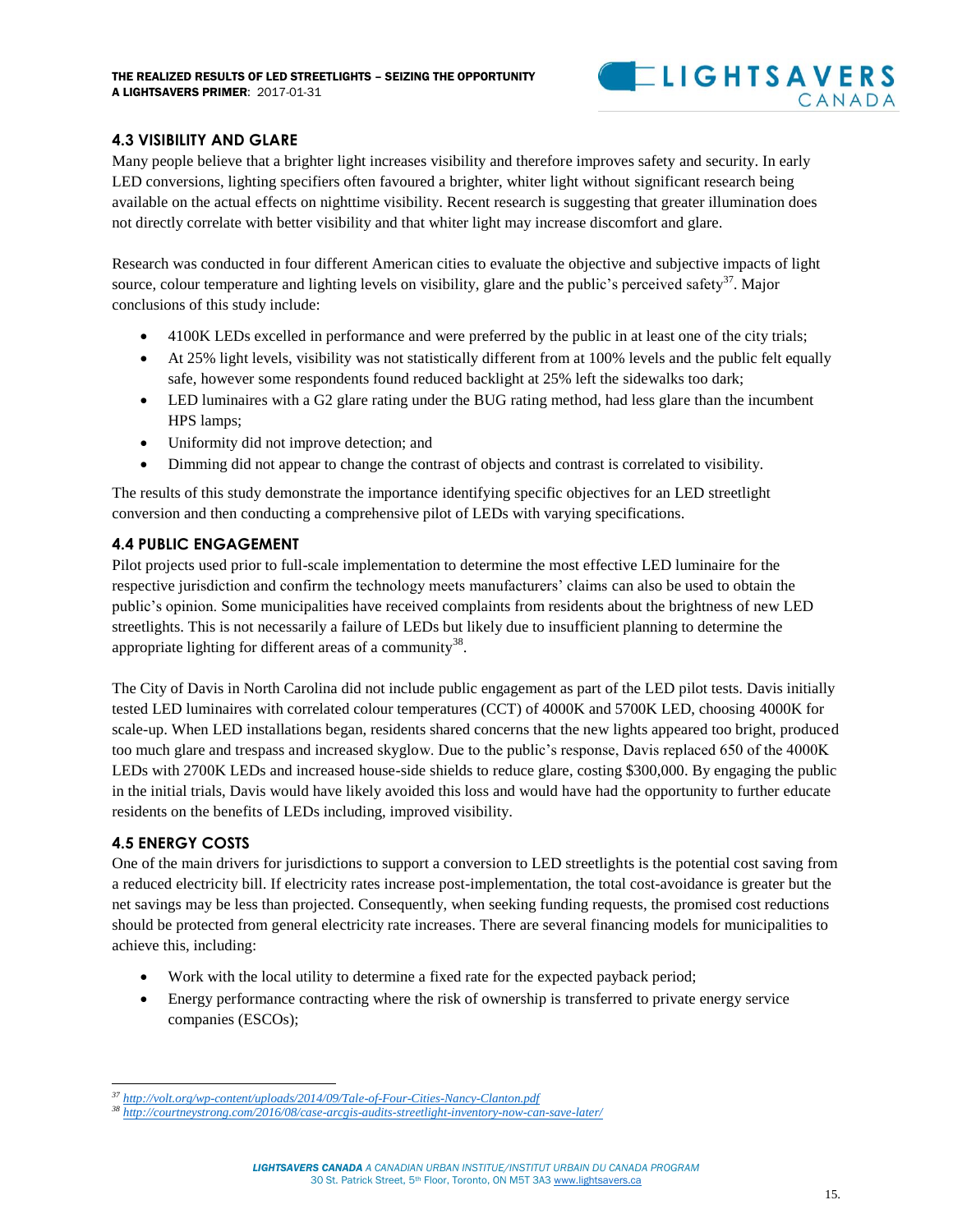

 Public private partnerships (P3) where the municipality grants a long-term license to a private sector that assumes most of the financial and performance risks for the duration of the contract while the municipality maintains ownership of the streetlights; and others.

As discussed, more information of streetlight conversion financing and delivery models is available in *LED Streetlight Scale-up: A LightSavers Guide<sup>39</sup>* .

#### <span id="page-17-0"></span>**4.6 LIGHTING CONTROLS**

As previously discussed, coupling LED luminaires with networked intelligent controls presents additional opportunities for energy savings, maintenance reductions and connected community services. Based on pilot projects and existing installations in North America and globally, adaptive controls have shown to successfully provide the intended benefits. During early LED implementations, controls were less proven and had high capital costs and were not included in many streetlighting system upgrades. However, with the technology advancements, recent installations have shown municipalities are likely missing significant savings if controls are not installed along with LED streetlight conversions. Firstly, implementing controls with LEDs saves installation costs of adding controls at a separate time. Secondly, waiting to install controls, a municipality will miss opportunities for additional energy savings now.

 $\overline{a}$ *<sup>39</sup>[https://static1.squarespace.com/static/56cdde5262cd94f3e9cffd8e/t/57e03479197aea2b560ad2aa/1474311293803/5.LS.StreetlightGuide.16021](https://static1.squarespace.com/static/56cdde5262cd94f3e9cffd8e/t/57e03479197aea2b560ad2aa/1474311293803/5.LS.StreetlightGuide.160210.pdf) [0.pdf](https://static1.squarespace.com/static/56cdde5262cd94f3e9cffd8e/t/57e03479197aea2b560ad2aa/1474311293803/5.LS.StreetlightGuide.160210.pdf)*

*LIGHTSAVERS CANADA A CANADIAN URBAN INSTITUE/INSTITUT URBAIN DU CANADA PROGRAM* 30 St. Patrick Street, 5th Floor, Toronto, ON M5T 3A[3 www.lightsavers.ca](http://www.lightsavers.ca/)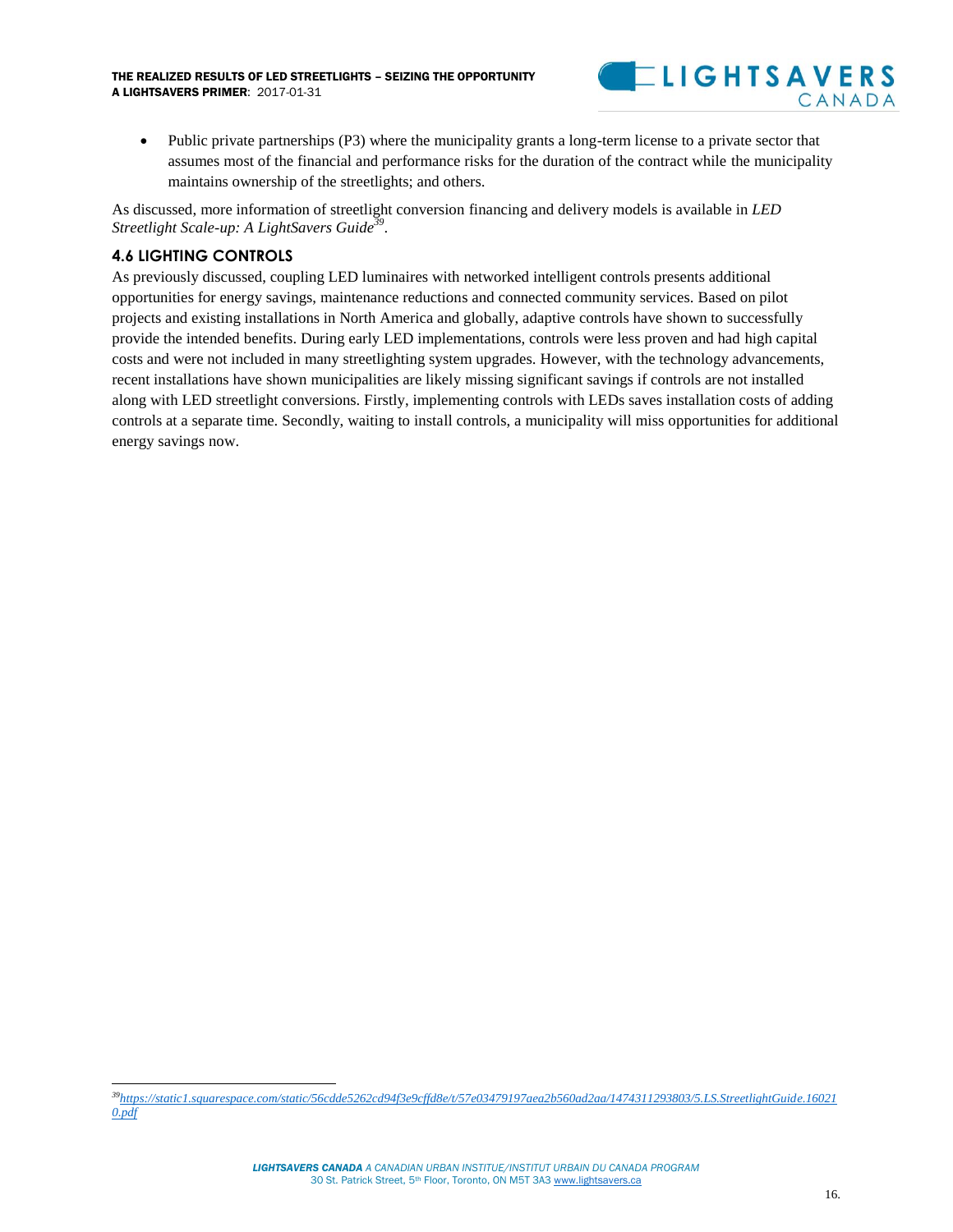

### <span id="page-18-0"></span>**5. BREAKING DOWN MISCONCEPTIONS**

One of the main benefits promised of LED technology is decreased impact on the environment from reduced skyglow and light trespass and improved light quality. A recent report by the American Medical Association (AMA) and corresponding media coverage has raised concerns about the impact of LED lighting on the environment and human health<sup>40</sup>. However, in response, the streetlighting industry, including service providers, manufacturers, utilities and public health institutes, has provided evidence that demonstrates impacts are minimal and outweighed by the benefits<sup>41, 42, 43</sup>.

#### <span id="page-18-1"></span>**5.1 LIGHT AT NIGHT**

In June 2016, the AMA published a report discussing the potential risks of blue light at night. This report specifically addresses LED streetlighting due to the commonly cooler light colour it produces compared to most legacy lamps, as well as its point source nature. The AMA claims that these two features have the potential to disrupt the circadian rhythm of living beings (a cycle of physical, mental and behavioral changes across 24 hours mostly in response to light and dark) and increase glare and light pollution. However, the report's overall conclusion was that, with proper design and pilot testing, communities should switch to LED streetlighting to achieve energy savings and carbon emissions reductions. The report's discussions on glare and blue light of streetlighting are summarized below.

#### **a) Glare**

According to the National Lighting Product Information Program (NLPIP), glare is a subjective sensation caused by uncontrolled and excessive brightness that either disables or discomforts a person visually. Disability glare occurs when an intense light source reduces visibility, whereas discomfort glare is experienced as an annoyance or pain induced by excessively bright sources.<sup>44</sup>

Based on its literature review, the AMA suggests that LED streetlighting has the potential to cause increased disability and discomfort glare through its point source nature and content of blue light. Point light sources are perceived harsher than extended light sources and may increase glare if not properly managed. Blue light has also been shown to be positively correlated with ratings of discomfort glare<sup>45</sup>. However, the AMA further deduces that through proper design and shielding, glare can be mitigated by ensuring there is no light output above 80 degrees from the horizontal and the CCT is 3000K or below. Light emissions are characterized by the colour temperature where the higher the CCT value the cooler the light and, typically, the greater the blue light content. Therefore, the AMA concludes, a 3000K light source will cause less glare than a 4000K.<sup>46</sup>

#### **b) Blue light**

l

Human's natural circadian rhythm includes a transition to nighttime physiology as the sun sets. This physiology includes melatonin secretion, temperature decrease and reduced hunger, leading to increased sleepiness. Studies have shown that exposure to short wavelength (blue) electric light during this period disrupts the circadian rhythm and delays the physiology transition. The AMA report suggests that products of

*<sup>40</sup> [https://www.ama-assn.org/sites/default/files/media-browser/public/about-ama/councils/Council%20Reports/council-on-science-public](https://www.ama-assn.org/sites/default/files/media-browser/public/about-ama/councils/Council%20Reports/council-on-science-public-health/a16-csaph2.pdf)[health/a16-csaph2.pdf](https://www.ama-assn.org/sites/default/files/media-browser/public/about-ama/councils/Council%20Reports/council-on-science-public-health/a16-csaph2.pdf)*

*<sup>41</sup> <http://www.dmdeng.com/wp-content/uploads/2016/06/Lighting-and-Health-Memo.pdf>*

*<sup>42</sup> <http://www.ledroadwaylighting.com/en/response-to-the-american-medical-association-statement-on-high-intensity-street-lighting.html>*

*<sup>43</sup> [https://publications.santemontreal.qc.ca/uploads/tx\\_asssmpublications/978-2-550-77376-4.pdf](https://publications.santemontreal.qc.ca/uploads/tx_asssmpublications/978-2-550-77376-4.pdf)*

*<sup>44</sup> <http://www.lrc.rpi.edu/programs/nlpip/lightinganswers/lightpollution/glare.asp>*

*<sup>45</sup> <https://deepblue.lib.umich.edu/bitstream/handle/2027.42/57444/98625.pdf?sequence=1>*

*<sup>46</sup> [https://www.ama-assn.org/sites/default/files/media-browser/public/about-ama/councils/Council%20Reports/council-on-science-public](https://www.ama-assn.org/sites/default/files/media-browser/public/about-ama/councils/Council%20Reports/council-on-science-public-health/a16-csaph2.pdf)[health/a16-csaph2.pdf](https://www.ama-assn.org/sites/default/files/media-browser/public/about-ama/councils/Council%20Reports/council-on-science-public-health/a16-csaph2.pdf)*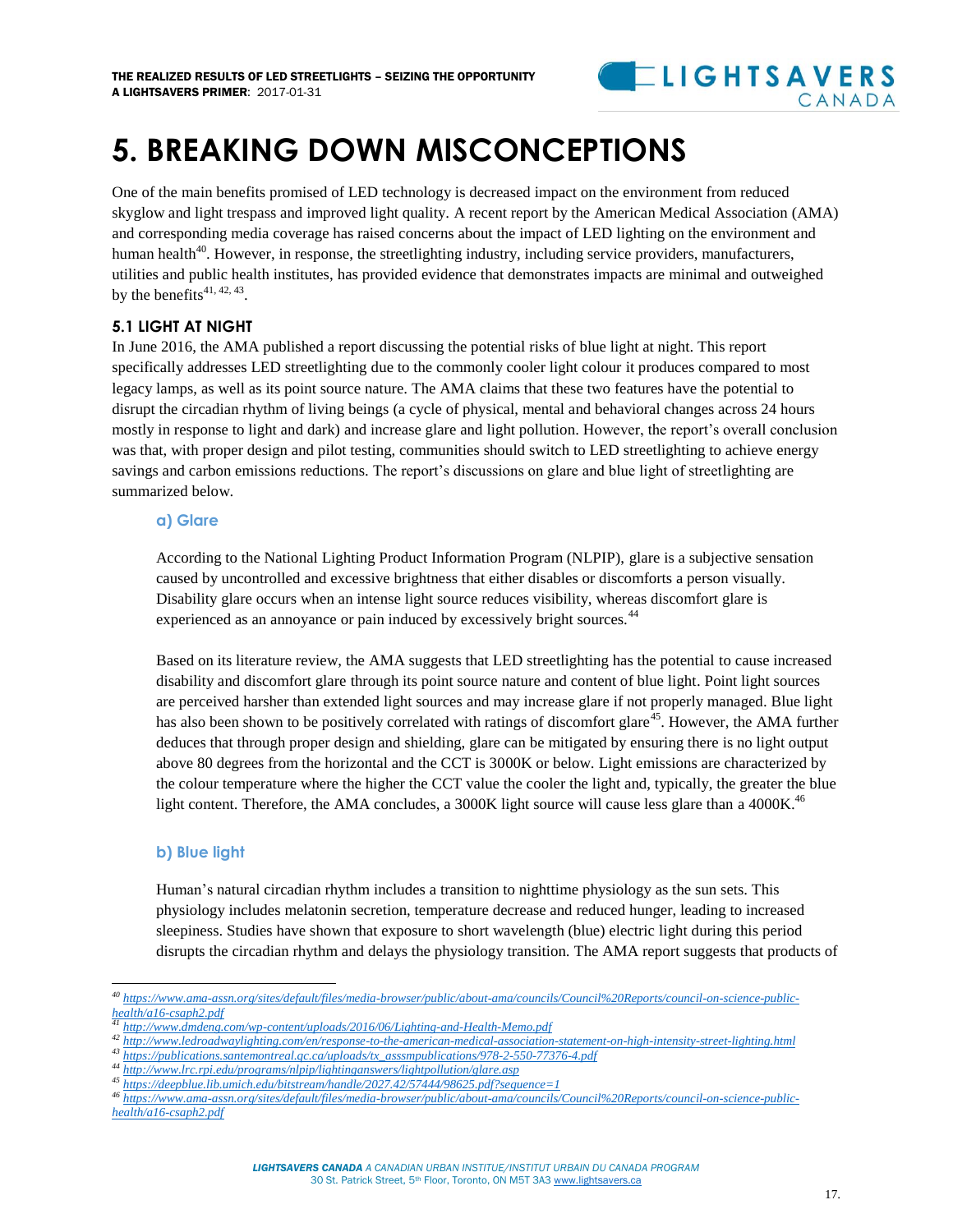

4000K CCT have significantly higher short wavelength emissions than those of 3000K CCT and therefore, greater potential to disrupt the circadian rhythm. This applies to any type light source, however, because they are commonly manufactured with a 4000K CCT, the AMA specifically discusses LED streetlight luminaires. To minimize the impact of nighttime lighting on human and animal circadian rhythms, the report recommends that LED streetlights are specified at 3000K or lower, outfitted with adaptive controls and dimmed during off-peak times. $47$ 

The report concludes that the AMA supports LED streetlighting with the recommendations of low blue light emissions, proper shielding and dimming schedules.

#### <span id="page-19-0"></span>**5.2 HUMAN HEALTH**

Although not indicated by the AMA report, there has been some misinformation throughout the public that the AMA believes LED streetlighting is inherently harmful to human health and the environment. For this reason, there has been significant review and response to the report's discussion.

The U.S. Department of Energy (DOE) provided a response to the AMA report agreeing that, as with any type of roadway lighting, objectives are to illuminate only the areas required; confirm the spectral content promotes visibility and safety while supporting the health of living beings; and minimize glare for all users. However, the DOE concludes that LEDs have advantages over other technologies for achieving these desired outcomes, including:

- Suitability for controls and dimming that can match illumination to actual needs at any time;
- Directionality of light output that improves the pattern and evenness of light on the ground and minimizes light spillage on wildlife;
- Increased perceived brightness, enabling LED luminaires to often meet lighting requirements with half the total lumens of an HPS lamp; and
- Ability to tailor the spectral content, meaning LEDs are available in a range of CCT values.

Although the DOE acknowledges there is the potential that low CCTs will reduce nonvisual impacts of outdoor lighting, there is a greater potential for reduced effectiveness of lighting regarding visibility and security.<sup>4</sup>

Following the initial response, the DOE published *Street Lighting and Blue Light Frequently Asked Questions* that further clarifies terms, including blue light, spectral power distribution (SPD), white light and CCT, summarizes findings on health impacts of artificial light and provides background on the evolution of LED streetlight adoption, including changes in CCT values. One conclusion of this report is that CCT is an unreliable metric for indicating potential health and visibility impacts of a light source.<sup>49</sup>

Other responses to the AMA report echo the concern of providing the singular solution of lowering CCT values to 3000K, without evidence based research specifically demonstrating detrimental effects of streetlights with higher CCTs. As outlined by the National Electrical Manufacturers Association (NEMA), lighting design requires evaluation of many criteria, CCT being one. Furthermore, lighting requirements of outdoor systems, including spectral content, will vary based on application and local conditions. Impacts on visibility, energy savings, capital costs, safety and security and the environment cannot be optimized with a single solution for all systems.<sup>50</sup>

 $\overline{\phantom{a}}$ 

*<sup>47</sup> [https://www.ama-assn.org/sites/default/files/media-browser/public/about-ama/councils/Council%20Reports/council-on-science-public](https://www.ama-assn.org/sites/default/files/media-browser/public/about-ama/councils/Council%20Reports/council-on-science-public-health/a16-csaph2.pdf)[health/a16-csaph2.pdf](https://www.ama-assn.org/sites/default/files/media-browser/public/about-ama/councils/Council%20Reports/council-on-science-public-health/a16-csaph2.pdf)*

*<sup>48</sup> [https://energy.gov/sites/prod/files/2016/06/f32/postings\\_06-21-16.pdf](https://energy.gov/sites/prod/files/2016/06/f32/postings_06-21-16.pdf)*

*<sup>49</sup> [https://energy.gov/sites/prod/files/2017/02/f34/Street%20Lighting%20and%20Blue%20Light%20FAQs\\_1.pdf](https://energy.gov/sites/prod/files/2017/02/f34/Street%20Lighting%20and%20Blue%20Light%20FAQs_1.pdf)*

*<sup>50</sup> [http://www.nema.org/news/Pages/NEMA-Comments-on-American-Medical-Association-Community-Guidance-Advocating-and-Support-for-](http://www.nema.org/news/Pages/NEMA-Comments-on-American-Medical-Association-Community-Guidance-Advocating-and-Support-for-Light-Pollution-Control-Efforts.aspx)[Light-Pollution-Control-Efforts.aspx](http://www.nema.org/news/Pages/NEMA-Comments-on-American-Medical-Association-Community-Guidance-Advocating-and-Support-for-Light-Pollution-Control-Efforts.aspx)*

*LIGHTSAVERS CANADA A CANADIAN URBAN INSTITUE/INSTITUT URBAIN DU CANADA PROGRAM* 30 St. Patrick Street, 5th Floor, Toronto, ON M5T 3A[3 www.lightsavers.ca](http://www.lightsavers.ca/)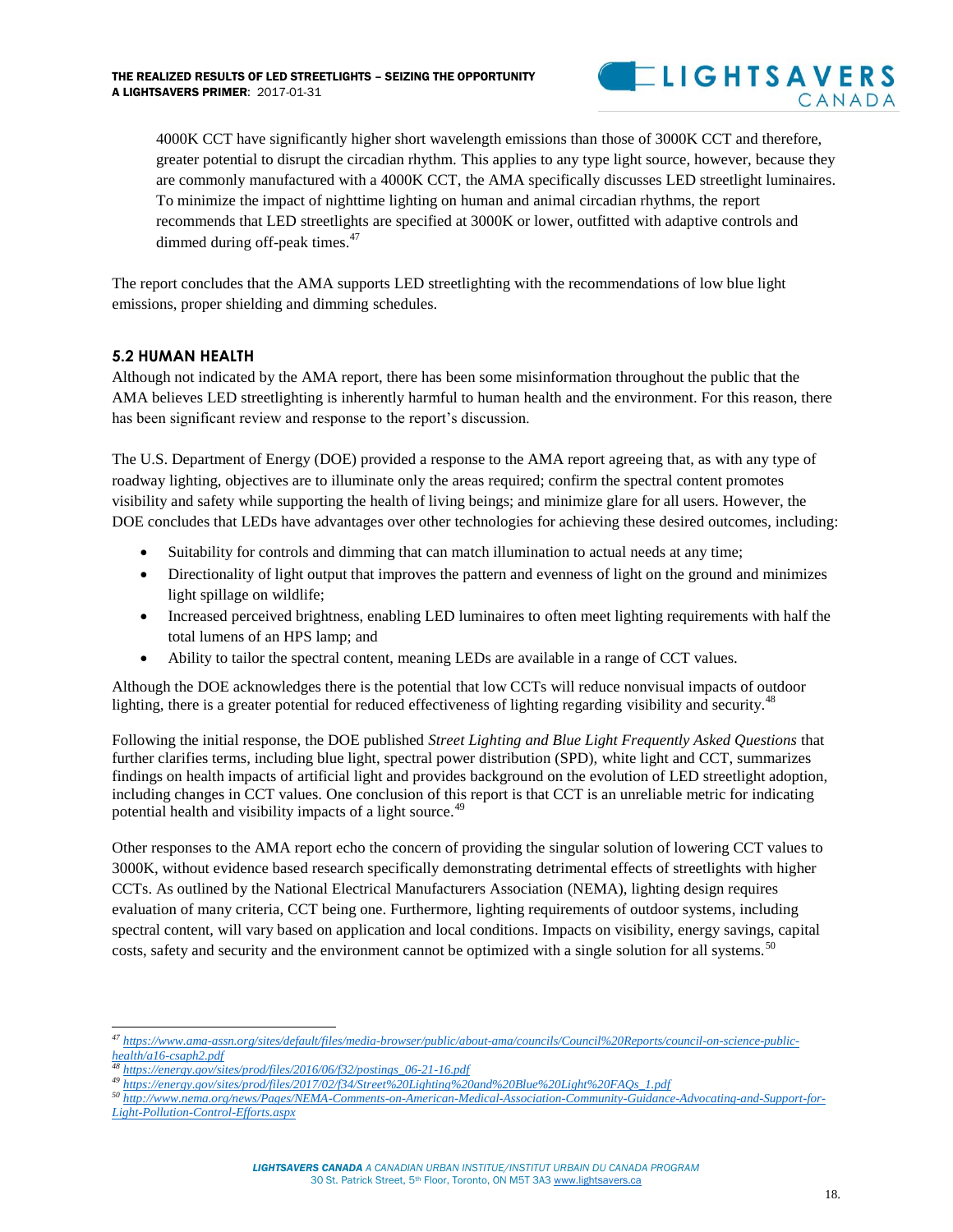

The Lighting Research Center (LRC) at Rensselaer Polytechnic Institute has further concluded that CCT cannot appropriately characterize the potential human health impacts of a light because of the CCT value does not adequately describe light exposure in terms of the amount, duration and timing.<sup>51</sup>

DMD & Associates Ltd. prepared a memo summarizing previous research conducted on the relationship between streetlight CCT and human health and concluded CCT alone does not indicate health impacts. The memo also presents data that shows a person's exposure to blue is significantly greater from devices and lighting in a home or workplace than from roadway lighting. Finally, DMD compared the spectral power distribution of 3000K and 4000K LED streetlights and found 3000K only reduced the luminaire's potential impact on the circadian rhythm by 6 percent, while likely requiring increased light levels for adequate object detection.<sup>52</sup>

Another study by the National Institute of Public Health Quebec on streetlight CCT, conducted at a similar time but independent of the AMA report, presented the following findings:

- The current state of knowledge does not demonstrate a causal relationship between exposure to light at night and the occurrence of adverse health effects;
- The exposure to blue light emitted by 4000K LED luminaires is at least three times lower than the exposure from lights found in homes;
- Blue light from 4000K LED that spills in homes is minimal; and
- The design and installation of a new streetlighting system must follow best practices to ensure lighting is safe.<sup>53</sup>

The key lesson from this work is the importance of designing a streetlight system to meet actual needs, regardless of the light source. For example, a municipality may choose different luminaire specifications for residential and arterial roads.

#### <span id="page-20-0"></span>**5.3 IMPLICATIONS FOR END-USERS**

The recently produced research on the human impacts of light at night generally agrees that, with proper design, incumbent HID lamps should be replaced, at full-scale, with LED technology to achieve the environmental, social and cost saving benefits. As with any light source: potential glare from the luminaire should be mitigated using proper shielding and fixture type; the public should be engaged throughout the conversion process; and CCT should be determined based on roadway classification, for example, considering luminaires with warmer CCTs in residential and natural areas.

 $\overline{\phantom{a}}$ *<sup>51</sup> <http://www.lrc.rpi.edu/resources/newsroom/AMA.pdf>*

*<sup>52</sup> <http://www.dmdeng.com/ama-medical-health-warning-led-street-lights/lighting-and-health-memo/>*

*<sup>53</sup> [https://publications.santemontreal.qc.ca/uploads/tx\\_asssmpublications/978-2-550-77376-4.pdf](https://publications.santemontreal.qc.ca/uploads/tx_asssmpublications/978-2-550-77376-4.pdf)*

*LIGHTSAVERS CANADA A CANADIAN URBAN INSTITUE/INSTITUT URBAIN DU CANADA PROGRAM* 30 St. Patrick Street, 5th Floor, Toronto, ON M5T 3A[3 www.lightsavers.ca](http://www.lightsavers.ca/)